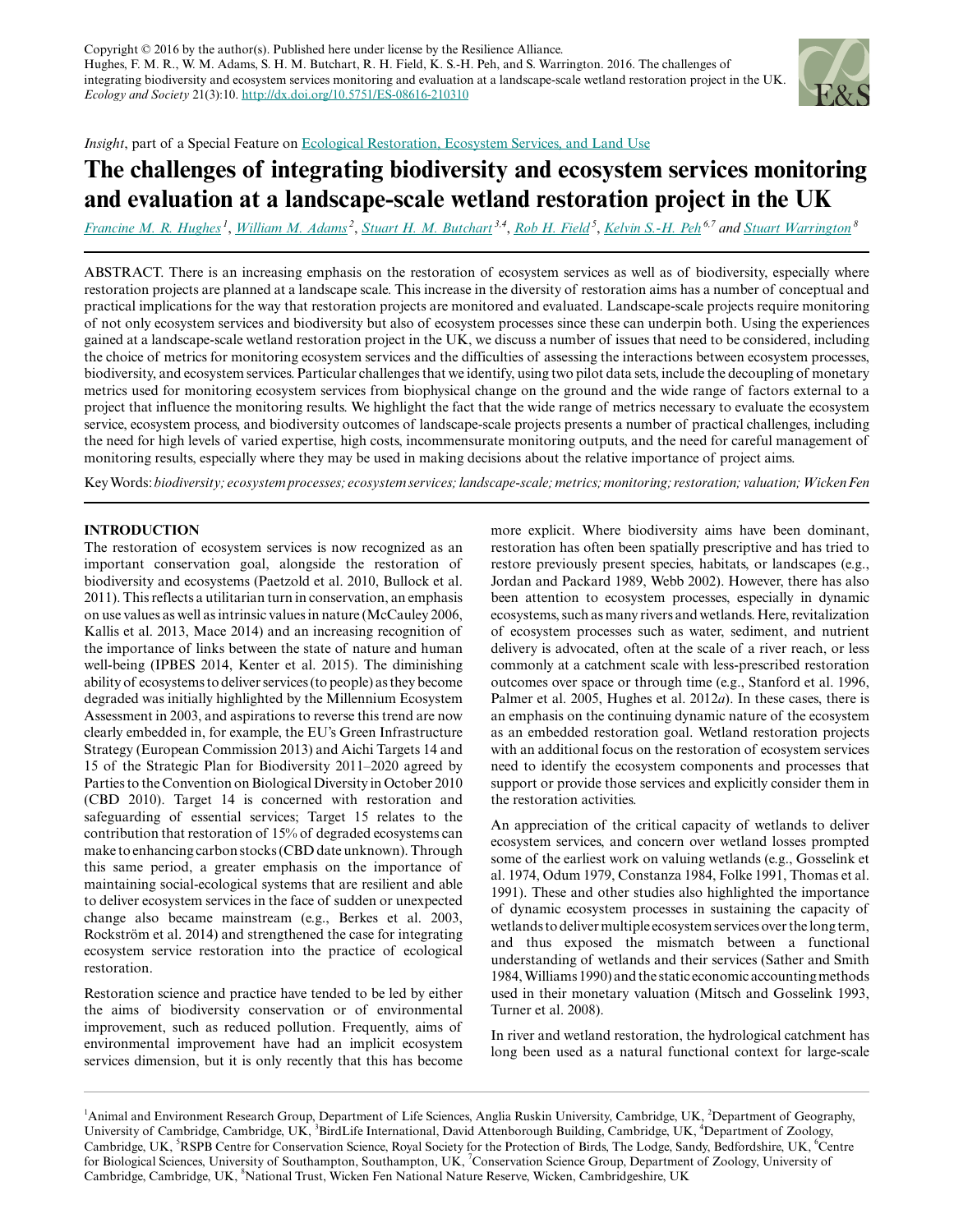restoration of both biodiversity and ecosystem services (Hill et al. 1991, King and Louw 1998, Hughes et al. 2001, Rood et al. 2003). For example, improved water provision is most effectively delivered through restoration of hydrological processes at a catchment scale. This increase in spatial scale for effective ecosystem service restoration is commensurate with the recent emphasis in the UK on landscape-scale conservation for biodiversity (Lawton et al. 2010, JNCC and DEFRA 2012, Adams et al. 2014), which acknowledges the importance of understanding the scales at which ecological processes operate (Poiani et al. 2000), including their abiotic components (Lawler et al. 2015).

The requirement for restoration to take place at a landscape scale and to deliver both ecosystem services and biodiversity has implications for the monitoring and evaluation of such projects. Restoration for biodiversity is conventionally assessed against species or habitat targets (e.g., number or abundance of species, or habitat area and/or condition), often defined in terms of reference systems. However, there are many different ways of choosing biodiversity monitoring metrics depending on aims and resources (Pressey and Bottrill 2009), spatial scale (Redford et al. 2003), and to some degree, disciplinary biases (Nilsson et al. 2014). There is a rapidly growing literature on the relationships between biodiversity and ecosystem services, but this emphasizes the complexity of these relationships (Mace et al. 2012) and methodological difficulties in assessing them (Cardinale et al. 2012). Certainly, there is no simple equivalence between biodiversity and ecosystem service delivery (Adams 2014). Biodiversity targets of restoration projects may be only partially related to ecosystem service targets, except where elements of biodiversity (e.g., rare or charismatic species) underpin cultural ecosystem services such as recreation, or trends in biodiversity mirror those of services as a result of a common underlying process (e.g., increased waterfowl numbers and increased flood-holding capacity in a wetland, both underpinned by increasing waterbody extent). Whole species assemblages play important roles in ecosystem service provision, for example, pollinators, but may not be among those selected as targets or indicators of successful restoration. As a result, metrics for monitoring biodiversity will rarely coincide with those for monitoring ecosystem services. There is also now a considerable literature on one-off assessments of ecosystem services but little on how to monitor ecosystem services through time except by using predictive (often GIS based) modeling or scenario-building approaches that are not linked to monitoring on the ground (e.g., InVEST date unknown).

Monitoring landscape-scale restoration projects can require not only monitoring of ecosystem services and biodiversity but also monitoring of the key ecosystem processes that underpin them (e. g., monitoring of water tables to assess the flood-holding capacity of a wetland in order to assess the potential service of avoided flood damage). Ecosystem process data can help elucidate relationships between ecosystem processes, ecosystem services, and biodiversity, and this understanding may inform management decisions in the future. This complex monitoring situation can lead to practical problems with the choice of suitable monitoring metrics at landscape-scale restoration projects.

We explore the challenges presented by the need to monitor biodiversity, ecosystem processes, and ecosystem services. We identify difficulties, trade-offs, and synergies around these three areas of monitoring, using our experience of monitoring a

landscape-scale wetland restoration project in East Anglia, UK: the Wicken Fen Vision project (National Trust 2009). It is not our intention to conduct a critique of the monitoring program as it now exists at the Wicken Fen Vision project, but to consider some of the practical monitoring issues that face managers of projects with such plural aims. We offer our thoughts as a stepping stone toward identifying robust and practical approaches to monitoring such projects. We discuss (1) measuring and monitoring ecosystem services; (2) assessing interactions between ecosystem processes, biodiversity, and ecosystem services; and (3) practical aspects of monitoring a landscape-scale project.

# **THE WICKEN FEN VISION**

#### **Aims of the Wicken Fen Vision project**

This project was launched in 1999 by the National Trust, a nature conservation nongovernmental organization in the UK. In 1899, the Trust acquired the first parts of a small wetland relic of the once-vast fenlands of East Anglia (Moore 1997). During the 20th century, this acquisition grew into the Wicken Fen National Nature Reserve (called "the reserve" hereafter), an area of 170 ha of alkaline fen and a highly species-rich (> 8000 species) Ramsardesignated wetland of international importance (Friday and Rowell 1997). The reserve is intensively and conventionally managed to conserve the existing high value biodiversity with rotational cutting and removal of vegetation and efforts to maintain water tables well above reclaimed and drained surrounding farmland (Mountford et al. 2005).

The Wicken Fen Vision is a landscape-scale habitat creation project whose aim is to turn (over a 100-year period) 5300 ha of drained and intensively farmed arable land, between the reserve and the city of Cambridge to the southwest, into land dedicated to nature conservation. The project's initial impetus was to help conserve the large number of species (primarily plants and invertebrates, including some rare species with dwindling populations) using the reserve. The Vision acquired its own dynamic because large-scale conservation approaches were becoming important in the UK and because having access to whole hydrological catchments offered a more sustainable approach to creating wetland habitats. In addition, preventing and adapting to climate change had become a political issue, and it was hoped that the change of land use would help reduce the high carbon emissions from intensive arable agriculture on the peat soils of the fens (Colston 2003). Although the Vision area lies adjacent to the reserve, the National Trust recognized that it would not be technically or economically feasible to replicate surviving habitats because of the novel starting point for ecosystem development resulting from more than half a century of intensive drainage and arable agriculture. Because of this, there are no analogues to inform expectations of ecological outcomes at the site (Hughes et al. 2005). The project therefore adopted an open-ended approach to restoration without specified species or habitat targets, but with a main goal of allowing or establishing ecological processes (natural regeneration, naturalistic grazing, and fluctuating, shallow water tables) over a large scale. Subsidiary goals were to create a dynamic wetland landscape characterized by mobile vegetation mosaics, and to increase ecosystem service provision (Hughes et al. 2011).

The Vision landscape was expected to provide a larger area of habitat for some species already found in the reserve, but also for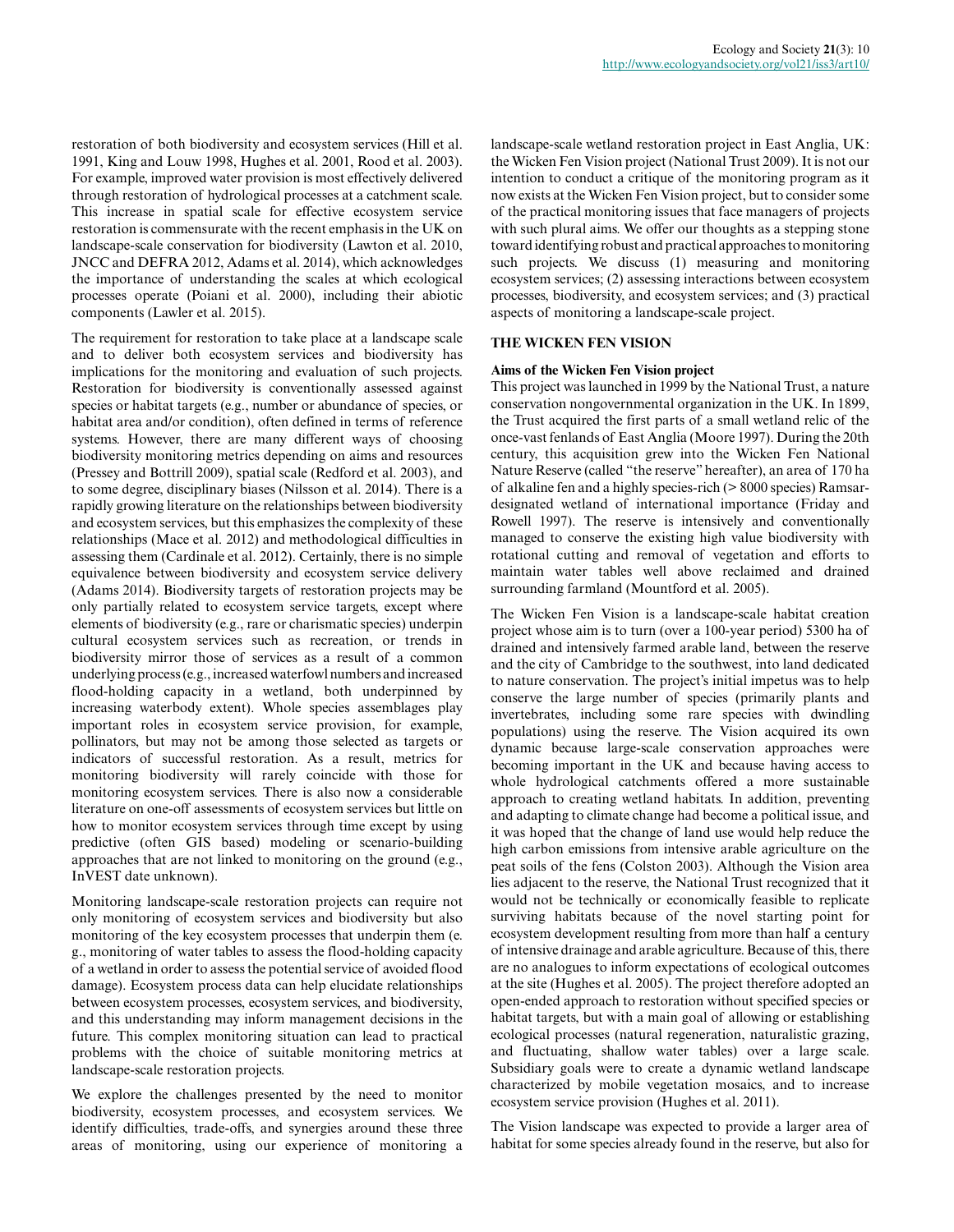additional species. In its Strategy, the National Trust states that it "plans to…greatly expand the space for wildlife and people…to create a dynamic mosaic of…self-regenerating habitats which can be managed less intensively, securing the essential resource of water and protecting peat soils…there is not a prescriptive landscape plan covering the Vision area" (National Trust 2009:3 & 9). The expectation was that while some habitats would have some species in common with the reserve, in many places, species assemblages would be novel because they would include mixtures of native fen-specific species, native generalists (both wetland and terrestrial species), arable-specific species, and non-native species. There was also an aim to monitor hydrological and ecological processes across restored areas (National Trust 2009).

# **Outcomes of the Wicken Fen Vision project**

The project area currently covers 770 ha, including the original reserve. On the ground, large areas of former arable land have developed into a habitat mosaic of shallow waterbodies, reed beds, wet grassland, dry grassland, and scrub. The proportions and species composition of these habitats emerging across the new landscape are determined by the nature of the soils and seed banks (Stroh et al. 2012*a*), the availability of water and soil structure (Stroh et al. 2013), the intensity and nature of different natural processes, including grazing (Stroh 2012), and the need for some forms of occasional management in order to comply with legislation. The natural processes prevailing across the site are both biotic (vegetation regeneration from the seed bank and succession) and abiotic (fluctuating water levels). Semiferal grazing animals (Konik ponies and Highland cattle) have also been introduced into the landscape to act as agents of ecosystem change. The new ecosystem's future trajectory is likely to be influenced by many factors, including the arrival and departure of plants and animals, both antecedent and prevailing environmental conditions, water availability, legislation regarding the control of designated injurious weeds (such as *Cirsium vulgare*) and animal welfare requirements, and to some degree, local residents. While most local residents and many people from the wider Cambridge area (e.g., walkers, nature-lovers, cyclists, canoeists, horse-riders, educational groups) are very supportive of the project because they enjoy having access to a large nature reserve, there are a few detractors. These are primarily some local farmers who feel that to re-wet drained farmland is countercultural in that area, and a small number of horse-riders who have concerns over the semiferal ponies. All these stakeholders are represented in a user-forum organized by the National Trust that meets several times a year. Other involved stakeholders include the UK Environment Agency, Natural England, researchers, and local parish councillors who are represented on a National Trust advisory committee at Wicken Fen.

In 2011, a one-off assessment of the ecosystem services provided by the Wicken Fen Vision Project was made using the Toolkit for Ecosystem Service Site-based Assessment (TESSA) (Peh et al. 2014). TESSA is a rapid assessment tool that is relatively inexpensive to use and has been applied at a number of protected areas and other sites of biodiversity importance globally (e.g., Birch et al. 2014, Peh et al. 2015, Blaen et al. 2015). This toolkit provides a framework for assessing the value of relevant services at a site currently and under one or more plausible alternative states (Peh et al. 2013). Both current and alternative state services are chosen through discussion with a wide range of stakeholders. At the Wicken Fen Vision Project, the land converted to wetland was compared against an alternative state of intensively farmed arable land (which is the land use that would still prevail if wetland restoration had not taken place), and the net value of the land use conversion was calculated (Peh et al. 2014). The services that were identified as having been gained or increased in value as a result of the land use conversion at the Wicken Fen Vision project and that were considered to be measurable included nature-based recreation, grazing, flood protection, and reduced greenhouse gas (GHG) emissions (Peh et al. 2014). Other services identified but not considered to be currently measurable included pollination services, improved water quality, improved soil quality, and several cultural services. The main service lost was arable production.

Overall results, based on the measurable services, suggested that in 2011, restoration was associated with a net gain to society as a whole of US\$199  $\text{ha}^{-1}\text{y}^{-1}$ , for a one-off investment in restoration of US\$2320 ha-1. This included an estimated loss of arable production of US\$2040  $ha^{-1}y^{-1}$  but estimated gains of US\$671  $ha^{-1}y^{-1}$  in nature-based recreation, US\$120  $ha^{-1}y^{-1}$  from grazing (commercial animals were used for a few years on part of the site), US\$48 ha<sup>-1</sup>y<sup>-1</sup> from flood protection, and a reduction in GHG emissions worth an estimated US\$72  $ha^{-1}y^{-1}$ . Management costs of the wetland compared with arable land were also estimated to have declined by US\$1325  $ha^{-1}y^{-1}$  (Peh et al. 2014).

# **Monitoring the Wicken Fen Vision project**

Much conservation monitoring in protected sites in England is carried out under and toward tightly prescribed management plans and defined species and habitat targets; e.g., Common Standards Monitoring (CSM) (JNCC 2014). Landscape-scale restoration projects, on the other hand, can adopt a more processdriven approach to restoration, accepting that landscapes and the species within them are in a state of constant flux and that outcomes may be somewhat "open-ended" (Hughes et al. 2012*b*). This recognition necessitates a different approach to monitoring that is not directed toward measuring progress against set habitat or species targets but is more of a surveillance exercise to track change. A considerable ad hoc species-recording effort has taken place at the original reserve over many decades, with more recent use of the CSM system against agreed habitat targets. However, monitoring during the early stages of the Wicken Fen Vision project was very restricted. In 2007, a new monitoring program was designed for the new restoration area. Monitoring activities were designed against five primary emerging landscape characteristics and the ecosystem processes driving those changes (Table 1): (1) larger areas of land available for plants and animals to colonize and use; (2) higher levels of habitat connectivity through the landscape; (3) greater heterogeneity of habitats that change over space and through time; (4) new, active ecosystem processes contributing to habitat heterogeneity; and (5) different types and levels of ecosystem service delivery. Many monitoring activities use traditional biodiversity and habitat monitoring approaches (in which professionals and volunteers already have skills), as well as newer technologies, to understand the progression of the project against its aims. Many are on 5-year or longer monitoring cycles, reflecting the slow speed of expected change and the long-term nature of the project (Fig. 1). Others are on annual or more frequent cycles, reflecting the need to understand some types of data at this frequency but also the need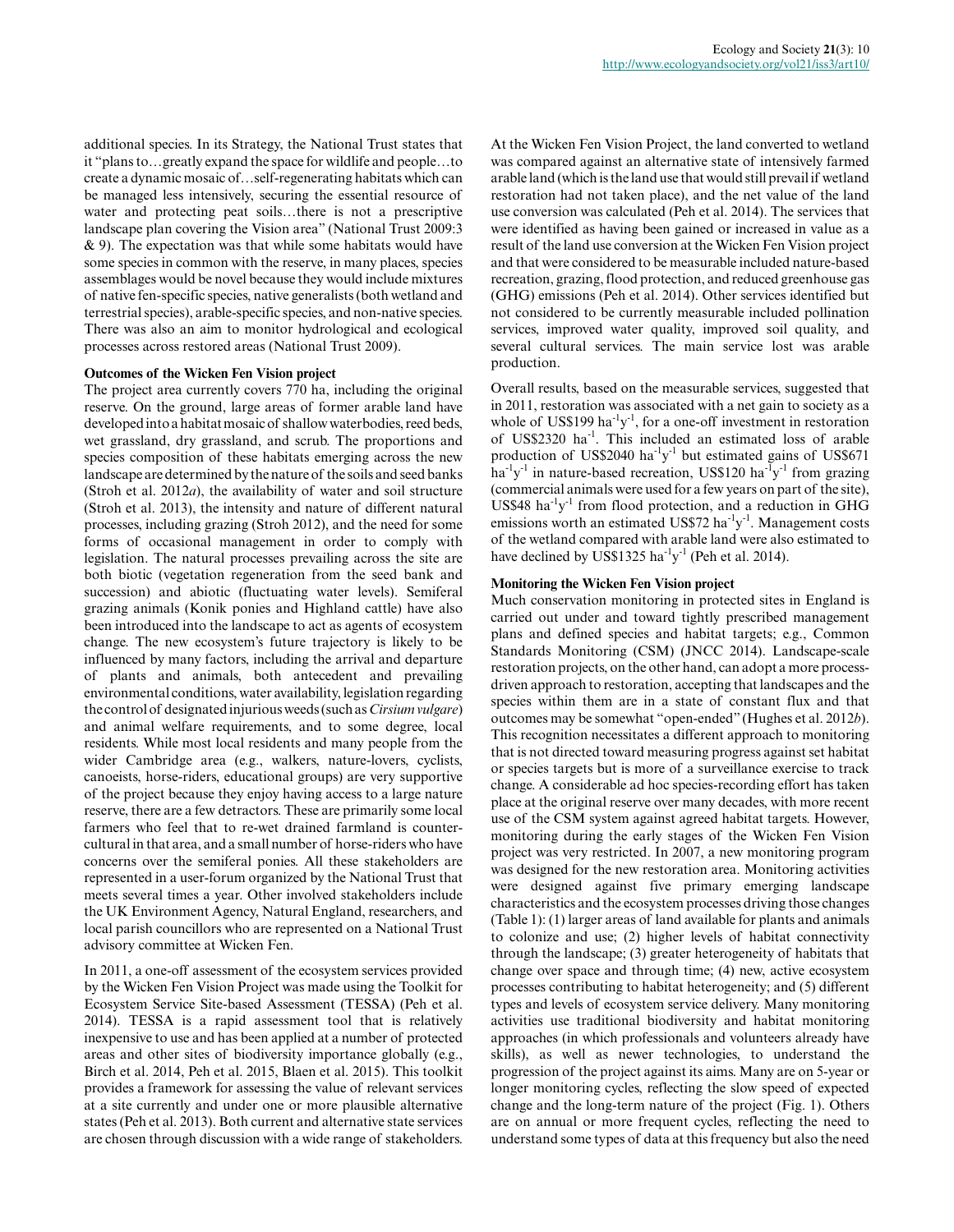| Characteristic of<br>landscape-scale<br>restoration project                                                                                                                                                                                                  | Expected changes relative to<br>starting point                                                                                                                                                                                                                                                                      | Activities to monitor these changes and Notes on monitoring components<br>monitoring frequencies                                                                                                                                                                                                                                                                                              |                                                                                                                                                                                                                                                                                                                                                                                                                                                                                                                                                        |  |  |  |
|--------------------------------------------------------------------------------------------------------------------------------------------------------------------------------------------------------------------------------------------------------------|---------------------------------------------------------------------------------------------------------------------------------------------------------------------------------------------------------------------------------------------------------------------------------------------------------------------|-----------------------------------------------------------------------------------------------------------------------------------------------------------------------------------------------------------------------------------------------------------------------------------------------------------------------------------------------------------------------------------------------|--------------------------------------------------------------------------------------------------------------------------------------------------------------------------------------------------------------------------------------------------------------------------------------------------------------------------------------------------------------------------------------------------------------------------------------------------------------------------------------------------------------------------------------------------------|--|--|--|
| Larger areas of land<br>available for use by<br>plants and animals<br>(This includes larger)<br>areas of the broad<br>habitat types,<br>including open water,<br>reed beds, wet and<br>dry grassland, scrub,<br>and woodland.)                               | Arrival of visiting or breeding<br>"landscape species" <sup>†</sup> not<br>previously present; e.g., raptors,<br>common cranes, roe deer, red deer,<br>or migratory birds                                                                                                                                           | Annual or 5-yearly counts of<br>"landscape species"; e.g., wetland bird<br>counts are carried out monthly<br>following a British Trust for<br>Ornithology protocol (WeBS) $7$                                                                                                                                                                                                                 | The aim is to track the arrival and departure of<br>species that can only either visit or become resident<br>if the area is large enough for them. Their presence<br>marks a scale change in available habitats. It is<br>recognized that bird numbers are highly dependent<br>on conditions elsewhere, not just on conditions in<br>the project area; e.g., the visits by common cranes<br>(Grus grus) are new since the start of the project<br>and reflect more available habitat at the Wicken<br>Fen Vision, but also at other nearby large-scale |  |  |  |
|                                                                                                                                                                                                                                                              | Higher numbers of some species<br>which now appear in large<br>numbers, having previously been<br>recorded as occasional sightings or<br>in small numbers                                                                                                                                                           | Ad hoc, annual, or 5-yearly counts of<br>species that have appeared at Wicken<br>Fen in great numbers; e.g., owls, birds<br>of prey, waterfowl, deer, butterflies<br>WeBS counts                                                                                                                                                                                                              | wetland creation projects.<br>The aim is to catalogue wildlife spectacles not<br>previously present rather than species not<br>previously present. These data are mostly in the<br>form of ad hoc counts or reports made by staff and<br>interested visitors, but for some bird species are<br>also picked up by monthly wetland bird counts.                                                                                                                                                                                                          |  |  |  |
| Higher levels of<br>habitat connectivity<br>through the<br>landscape to<br>facilitate species<br>movement<br>(This includes more)<br>opportunities for<br>rare or specialist<br>species to find a<br>functional niche<br>beyond current<br>protected areas.) | Arrival of species that have<br>negotiated a new connection or<br>gap in the landscape; e.g., butterfly<br>species not previously present, as<br>well as landscape species                                                                                                                                          | Extensive invertebrate survey method<br>designed specifically for Wicken Fen<br>Vision (Kirby 2010, 2011, 2012, 2013);<br>the approach involves repeat transects<br>through wetland habitats, a wide range<br>of wetland invertebrate groups<br>identified to species level, and<br>assignment of conservation significance<br>scores; annual or 5-yearly surveys<br>Landscape species counts | GIS mapping of new connections was not<br>considered useful since it shows only the potential<br>for a species to occupy or use a connection, not<br>whether it has actually used the connection.<br>Furthermore, it is not known for most invertebrate<br>species what types of connections they need<br>(Öckinger and Smith 2008), and it is likely that<br>species responses to landscape change reflect<br>complex interdependencies (Didham et al. 2012)<br>which cannot be mapped.                                                               |  |  |  |
|                                                                                                                                                                                                                                                              | Arrival of "hotspot species"—rare<br>or specialist species that have<br>previously been confined to<br>Wicken Fen National Nature<br>Reserve (NNR), especially<br>invertebrates and plants                                                                                                                          | Annual or less frequent surveys that<br>might locate animal or plant hotspot<br>species previously confined to Wicken<br>Fen NNR; examples include annual<br>quadrat surveys for plants, annual W-<br>walk surveys for plants, and<br>invertebrate surveys                                                                                                                                    | Results show slow movement of plant species from<br>the NNR onto restoration land (Stroh et al. $2012a$ )<br>but do include some regionally rare aquatic plant<br>species (e.g., Zannichellia palustris) not previously<br>recorded at Wicken Fen; Kirby (2012) shows<br>arrival of a few invertebrate species; e.g.,<br>Cerapheles terminatus and Agabus undulatus.                                                                                                                                                                                   |  |  |  |
| Greater<br>heterogeneity of<br>habitats reflecting a<br>wider range of<br>biophysical<br>conditions and<br>ecological processes<br>within a larger area;<br>these habitat mosaics<br>will change over<br>space and through<br>time.                          | Development of novel and<br>changing wetland and drier<br>vegetation assemblages associated<br>with novel edaphic conditions (e.g.,<br>novel soil structure and chemistry<br>from past land use); some may<br>resemble vegetation communities<br>in the UK National Vegetation<br>Classification, but most will not | Vegetation surveys using fixed quadrats<br>to capture regeneration and succession.<br>Comparison of vegetation in 2007 and<br>2012 using False Colour Infra-Red<br>aerial photo-mosaics to describe change<br>in vegetation mosaics, e.g.,<br>heterogeneity and vegetation wetness<br>indices, turnover metrics                                                                               | Analysis of vegetation using TABLEFIT <sup>§</sup> in 2007<br>showed low fit with UK National Vegetation<br>Classification vegetation categories, as expected.<br>This may be repeated in 2017, the next monitoring<br>year in the 5-yearly monitoring cycle. However,<br>results from 2007 and 2012 suggest that it may not<br>be useful to use this approach more frequently than<br>every 10 years.                                                                                                                                                 |  |  |  |
| More active (both<br>expected and<br>unexpected)<br>ecosystem processes<br>contributing to<br>habitat heterogeneity                                                                                                                                          | Natural vegetation regeneration                                                                                                                                                                                                                                                                                     | Vegetation surveys to capture<br>regeneration and succession                                                                                                                                                                                                                                                                                                                                  | Stroh et al. (2013) quantify the relationships<br>between soil structure, hydrology, and vegetation<br>using Sum Exceedance Values, and show how this<br>approach can be used to monitor these<br>relationships at Wicken Fen Vision.                                                                                                                                                                                                                                                                                                                  |  |  |  |
|                                                                                                                                                                                                                                                              | More seasonally varied water<br>tables and seasonal flooding                                                                                                                                                                                                                                                        | Continuous or monthly measurement<br>of hydrological variables, including<br>water table depth (using data loggers in<br>dipwells), rainfall, soil moisture                                                                                                                                                                                                                                   |                                                                                                                                                                                                                                                                                                                                                                                                                                                                                                                                                        |  |  |  |

**Table 1**. Landscape-scale restoration project monitoring protocols at the Wicken Fen Vision Project (developed from Hughes et al. 2011).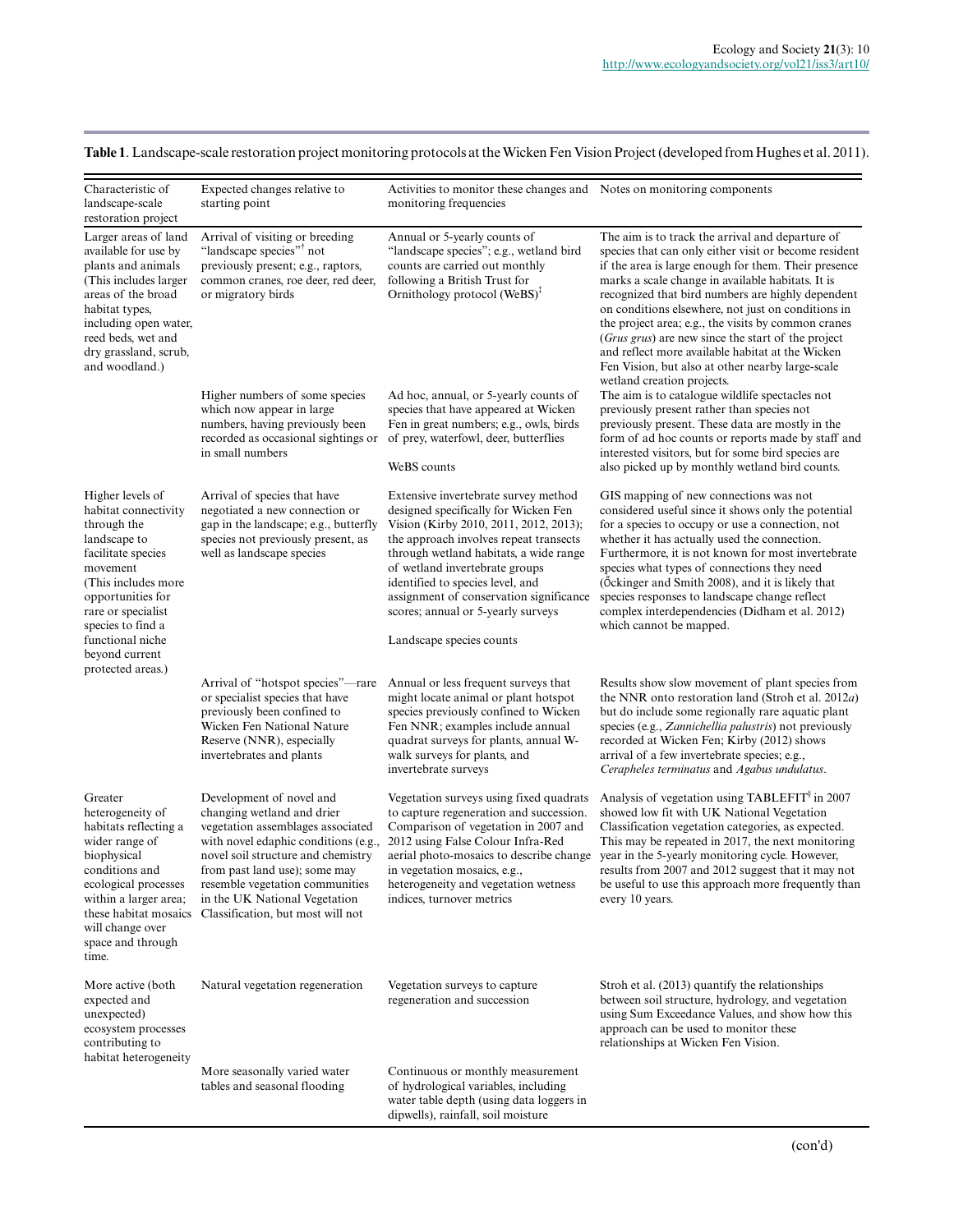|                                                                | Self-reliant, reproducing grazing<br>herd<br>Arrival and departure of other<br>grazing or browsing animals, such<br>as deer | Annual counts and observation of<br>grazing/browsing animal numbers                                                                                                                                                        | Additional data were collected on the potential of<br>grazing animals to act as dispersers of plant<br>propagules (Stroh et al. $2b$ ). It would be desirable<br>to monitor browsing impact of ungulates, but this<br>has not yet been undertaken.                                                                                                                         |  |  |
|----------------------------------------------------------------|-----------------------------------------------------------------------------------------------------------------------------|----------------------------------------------------------------------------------------------------------------------------------------------------------------------------------------------------------------------------|----------------------------------------------------------------------------------------------------------------------------------------------------------------------------------------------------------------------------------------------------------------------------------------------------------------------------------------------------------------------------|--|--|
| Different types and<br>levels of ecosystem<br>service delivery | Decrease in carbon and increase in<br>methane emissions<br>Improved water quality                                           | Automated continuous measurement of<br>carbon and methane fluxes<br>Annual monitoring of "environmental"<br>indicator species"; e.g., aquatic<br>macrophytes, monitored using protocol<br>for aquatic macrophytes (Buglife | Research has been underway since late 2009 by<br>University of Leicester, Open University, and UK<br>Natural Environment Research Council – Centre<br>for Ecology and Hydrology.<br>It would be desirable to also measure water quality<br>on a regular basis; however, aquatic macrophytes<br>are a good indication of overall quality conditions<br>(e.g., Palmer 2001). |  |  |
|                                                                | Increased flood protection through<br>water storage (avoided flood                                                          | Version 2 2007), as well as simpler<br>approaches listing species presence<br>Monitoring of water tables in<br>designated flood storage area using                                                                         | A one-off assessment of avoided flood damage was<br>made in 2011 (Peh et al. 2014).                                                                                                                                                                                                                                                                                        |  |  |
|                                                                | damage)<br>Increased opportunities for<br>recreational, educational, and<br>aesthetic activities                            | automated dipwells<br>Monitoring of recreational and<br>educational use; visitor numbers are<br>monitored by the National Trust, as is<br>use of the reserve by educational groups                                         | The methods used for a one-off calculation of<br>recreational service in 2011 are given in Peh et al.<br>(2014).                                                                                                                                                                                                                                                           |  |  |
|                                                                | Increased provision of grazing<br>land                                                                                      | Monitoring of grazing animals; this is<br>carried out by the National Trust                                                                                                                                                | A one-off assessment of grazing value was made in<br>2011 (Peh et al. 2014).                                                                                                                                                                                                                                                                                               |  |  |

† The term "landscape species" has been borrowed from the Wildlife Conservation Society, which defines them as species that use large diverse areas and/ or that can have significant impact on the structure and function of ecosystems (WCS 2001).

<http://www.bto.org/volunteer-surveys/webs/data>

§ <http://www.ceh.ac.uk/services/tablefit-and-tablcorn>

to retain experienced volunteers who will tend to fall away unless monitoring activities are undertaken regularly.

# **MEASURING AND MONITORING ECOSYSTEM SERVICES**

Monitoring ecosystem services at a restoration project requires decisions on which services to monitor and which metrics to use for measuring them. Choice of services can be based on emerging habitats, changes in soil cover, and interactions between the natural world and people since the same habitat in two different places may offer different services depending on both the use made of the habitat and the perception of that use (Zorilla-Miras et al. 2014). Choice of services can thus be a complex dimension of monitoring. At the Wicken Fen Vision project, once services offered by the project had been identified and some of them had been measured in a one-off assessment (Peh et al. 2014), we identified two particularly pertinent remaining challenges: (1) accounting for services that are difficult to measure either in biophysical or monetary units, and (2) extending beyond a oneoff assessment to monitor ecosystem services through time.

# **Accounting for services that are difficult to measure**

Water quality leaving the project area is undoubtedly better than when the site was under arable land use, since there are no longer applications of fertilizers, herbicides, or pesticides. However, there is also less water leaving the site, which has impacts on pollution dilution effects within the catchment. Lack of pointsource outlets for measuring these effects was the reason that this service was difficult to measure and therefore not included in the assessment by Peh et al. (2014). Aquatic macrophytes can

give an indication of water quality through changing species composition, diversity, and abundance, and have been monitored in the project area but cannot easily be translated into ecosystem service values. For example, the arrival of regionally rare species such *Zannichellia palustris* and of abundant *Potamogeton coloratus* on the Wicken Fen Vision site are indicators of improving water quality, although there are other confounding factors that may account for their presence, including connectivity of waterbodies and the species' relative dispersal ability.

Enhanced wildlife populations in the project area are monitored through a range of biodiversity monitoring activities listed in Table 1. The value of the more charismatic birds, mammals, and plants as a "good" to people is in part accounted for through measurement of recreational services. Less-charismatic species (e.g., saprophytic invertebrates) that may provide services indirectly through their influence on ecosystem processes, such as soil formation, are not. Nonrecreational cultural services, such as existence values, are also not valued, but there is a large literature debating whether or not such valuations should be carried out (e.g., Adams 2014, Silvertown 2015). These are unavoidable problems with any attempt at comprehensive valuation of ecosystem services and may be addressed by adopting more pluralistic valuation frameworks (Gόmez-Baggethun et al. 2014, Martin-Lόpez et al. 2014).

#### **Monitoring ecosystem services through time**

Any variable will change over time as the result of long-term trends, of periodic, sometimes regular fluctuations, and of random variation in influential factors. Projection of past trends into the future relies either on an assumption that factors operating in the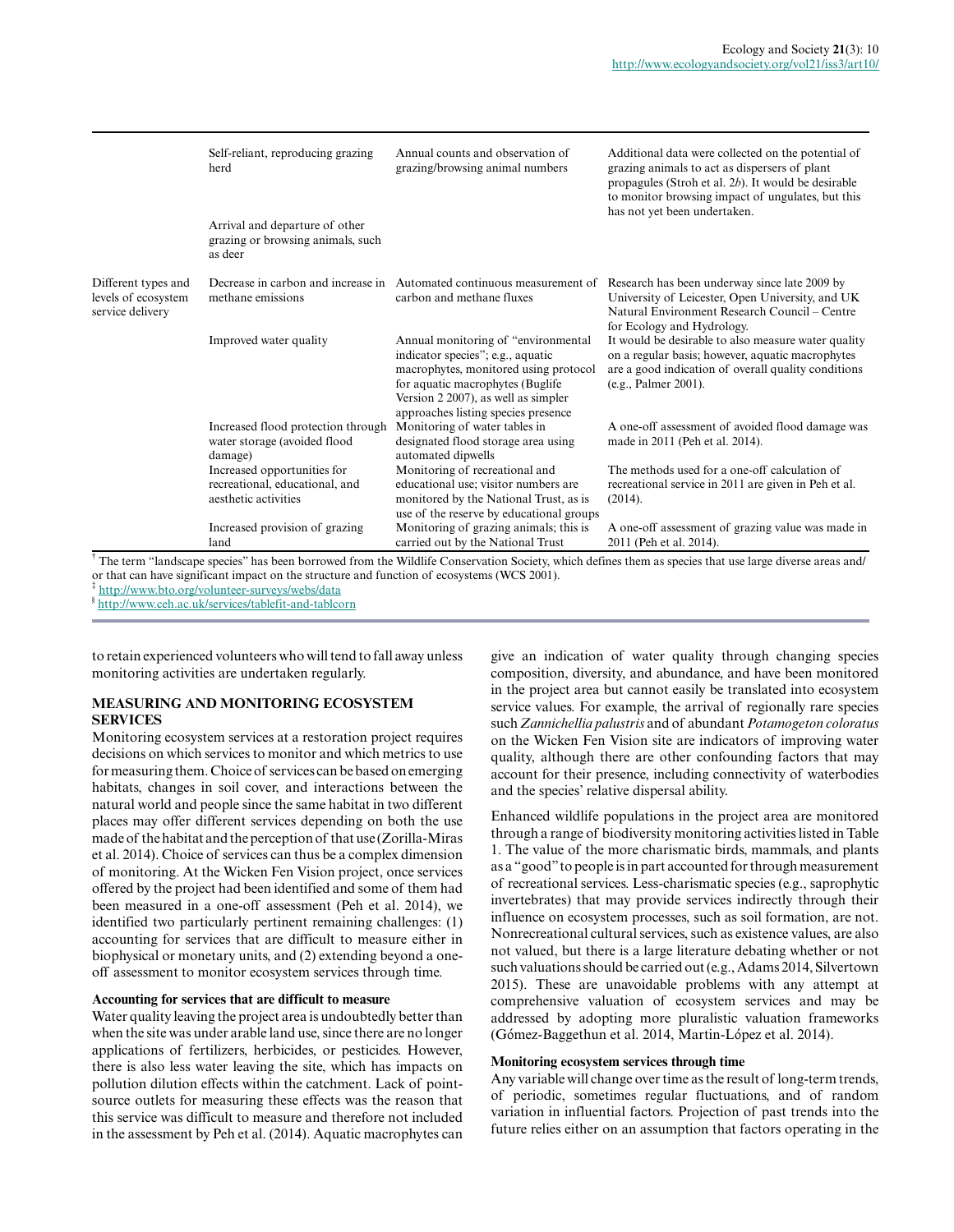

**Fig. 1**. Conceptual diagram of monitoring activities at the Wicken Fen Vision project (GHG: greenhouse gas).

past will continue into the future or on plausible scenario building. Future projections of ecosystem service delivery require understanding of the relationships between the state of natural capital and the likely sustainability of ecosystem service provision over the long term. For this, monitoring data are required for both the natural capital and the ecosystem services. When monitoring ecosystem services, existing data on a service can inform the likely magnitude of spatial and temporal variation, and hence the sampling design and intensity that is required. In particular, such data can be used to find an appropriate balance between cost and sensitivity of the measurement method against likelihood of detecting statistically significant change that is also of practical interest to project managers. However, the relative size of inter- and intra-annual change compared with likely longer term change may be difficult to gauge in the early stages of monitoring, meaning that sampling design may need to be modified over time.

Different ecosystem services change over very different time frames, adding to the monitoring challenge (Fig. 1). For example, recreational services can change substantially between years, but carbon sequestration in re-wetted peat soils is very slow, measurable over decadal time frames. Loss of drained peat soils (and stored carbon) occurs rapidly, currently at rates of 7–21 mm yr<sup>-1</sup> depth in the fens of East Anglia (Holman 2009), and reduction in rate of soil loss is also measurable over shorter time frames, contributing to our understanding of reduced GHG emissions. Ecosystem service monetary values can change through time as a result of real biophysical change on the ground,

shifts in market prices (often a reflection of wider socio-economic factors such as demand and scarcity), and changes in inflation rates. The first of these is of greatest interest to a landscape-scale restoration project, but monetary values are often easier to obtain than biophysical measurements and can provide a common currency for comparison across services or capital.

The 2011 ecosystem services assessment of the Wicken Fen Vision project (Peh et al. 2014) demonstrated a measure of the societal value of the project in that year but did not give information about the ecosystem's ability to continue to provide those services into the future. We used the data from the 2011 study to support a desk-based monitoring assessment over a 4-year period, 2011 to 2014 (Table 2), in a preliminary exploration of issues that might arise.

In 2011, the number of paying visitors to the reserve was used along with visitor survey data to derive the value of the cultural ecosystem service represented by recreational visits (Peh et al. 2014). The proportions of visitors who visited the reserve or the restoration area or both in 2011 (Peh et al. 2014) were used in conjunction with visitor numbers for 2012–2014 to update the values to 2014. Recreational value increased over the 4 years. The value of avoided flood damage did not vary because there is a fixed flood storage area that can hold water if the nearby River Cam floods, and this volume would prevent flooding in a fixed area occupied by arable land and other properties whose value was calculated in 2011 (Peh et al. (2014). A more complex version of this calculation could account for the changing risk of flooding each year with time since the previous flood and with antecedent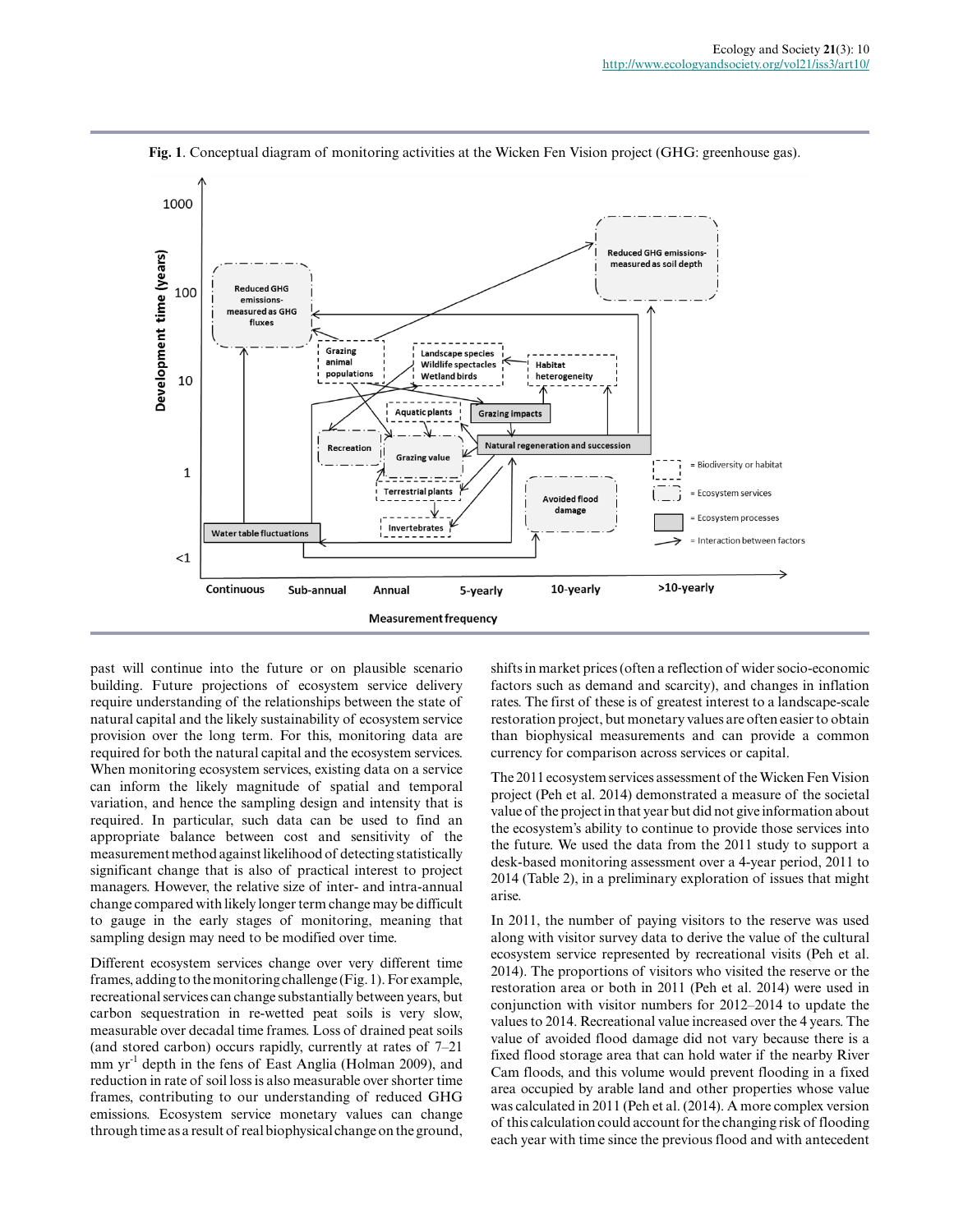| Ecosystem service metric                                                                              | 2011    | 2012    | 2013    | 2014    | Calculation method                                                                                                                                                                                                                                                                                                                |
|-------------------------------------------------------------------------------------------------------|---------|---------|---------|---------|-----------------------------------------------------------------------------------------------------------------------------------------------------------------------------------------------------------------------------------------------------------------------------------------------------------------------------------|
| Number of paying visitors <sup><math>\mathbf</math></sup>                                             | 44,813  | 46,402  | 50,117  | 55,836  | Visitors to the original reserve have to pay; visitor<br>year runs March-February                                                                                                                                                                                                                                                 |
| Nature-based recreational value<br>$(USS)^+$                                                          | 350,051 | 362,463 | 391,483 | 436,156 | Calculation based on paying visitor numbers to the<br>reserve; assumes 2011 proportions of visitors to the<br>reserve and to Wicken Fen Vision land (Peh et al.<br>2014)                                                                                                                                                          |
| Avoided flood damage $(US\$ )^+                                                                       | 25,119  | 25,119  | 25,119  | 25,119  | Does not take into account changing flood risk                                                                                                                                                                                                                                                                                    |
| Avoided greenhouse gas emissions<br>(tonnes CO, eq.y <sup>-1</sup> ) <sup><math>\ddagger</math></sup> | 1,514   | 1,541   | 1,661   | 1,647   | Varies with amount of $N2O$ and $CH4$ emitted by<br>changing numbers of horses and cattle each year<br>(includes feral and commercial animals)                                                                                                                                                                                    |
| Avoided greenhouse gas emissions<br>(U.S. Govt.) (USS) <sup>† §</sup>                                 | 168,862 | 177,603 | 199,666 | 206,148 | U.S. Government Interagency Working Group on<br>Social Cost of Carbon (SCC), July 2015; 95 <sup>th</sup><br>percentile of SCC estimates at 3% discount rate in<br>2007 US\$ values: \$90 (2011), \$93 (2012), \$97 (2013),<br>\$101 (2014) tonne <sup>-1</sup> CO <sub>2</sub> ; incorporates updated cattle<br>and horse numbers |
| Avoided greenhouse gas emissions<br>(Verified Emission Reductions)<br>$(USS)^{\ddagger}$              | 10,219  | 9,590   | 8,331   | 6,259   | Verified Emission Reductions for arable and wetland<br>(Peters-Stanley and Gonzalez 2014, Hamrick 2015):<br>\$6.20 (2011), \$5.9 (2012), \$4.9 (2013), \$3.8 (2014)<br>tonne <sup>-1</sup> CO <sub>2</sub> ; incorporates updated cattle and horse<br>numbers                                                                     |
| Commercial grazing $(USS)^{T}$                                                                        | 62,394  | 15,402  | 3,170   | 3,079   | Values reflect fewer commercial grazing animals and<br>changing licence fees in 2012, 2013, and 2014                                                                                                                                                                                                                              |

**Table 2**. Ecosystem service values of the Wicken Fen Vision project for 2011–2014.

† Values for visitor numbers from the National Trust

‡ Original 2011 net service values are for the 479 ha of the Wicken Fen Vision project assessed by Peh et al. (2014). All values have been updated for each year using the methods described in the final column. All monetary values have been adjusted for inflation to 2014, using bank of England inflation rates.

 $\frac{1}{8}$  In Peh et al. (2014), the SCC value used was \$22.78 tonne<sup>-1</sup> CO<sub>2</sub> based on Greenspan Bell and Callan (2011). Recent remodeling of the SCC values (U. S. Government 2015) puts these costs at higher levels, as used in this table. The Verified Emission Reductions reflect trading prices for carbon. Emissions from arable land calculated for 2011 (Peh et al. 2014) have been assumed unchanged in 2012–2014 calculations.

soil conditions and associated soil storage capacity at the time of flooding, but this would be challenging to implement owing to data requirements. After 2012, commercial grazing was reduced on the area used in the 2011 evaluation, so the monetary value of grazing declined in 2013 and 2014. However, the ecological impact of grazing did not decline as animals with a commercial value were replaced with semiferal grazing animals that currently have no commercial value.

The 2011 estimate of climate regulation through avoided GHG emissions took into account both carbon dioxide and methane emissions. Monitoring the value of this service over time presents four practical problems: (1) the year-to-year changes on the ground are difficult and expensive to measure in biophysical units, (2) the service value when arable land is converted to wetland can be calculated only in terms of the net change to GHG emissions (since both land uses emit GHG), which requires monitoring of emissions in both land use types, (3) market economics drive carbon prices, so monetary values are divorced from biophysical change on the ground, and (4) land use sustainability is not reflected in monitoring values.

In 2011, the estimates of avoided losses of GHGs were calculated in tonnes of  $CO_2$ eq.y<sup>-1</sup> using site data on area and type of each habitat, numbers of grazing horses and cattle, and published emissions factors (Peh et al. 2014). This approach is a reasonable best estimate for a one-off assessment, but its limitation is revealed when cross-year comparisons are made. In biophysical terms, GHG emissions vary within and between years based on many factors, including vegetation development, water table fluctuations, and air temperatures, but only within-year as opposed to cross-year variations tend to be accounted for in published emission factors. The only elements of the GHG calculations in Table 2 that reflect real changes on the ground relate to changing numbers of cows and horses between years because although local emissions factors are available for the main habitats, they do not report on annual variation (more than one year's data are used to derive a single mean annual flux). Vegetation, water table fluctuations, and air temperatures are all monitored at the Wicken Fen Vision project, but it is not easy to use these data to inform the GHG calculations unless monitoring of GHG fluxes also takes place so that statistical relationships between the two can be developed. GHG flux monitoring began at the Wicken Fen Vision project in late 2009 (carbon dioxide) (Morrison et al. 2012) and in 2013 (methane). First results for carbon emissions at the restoration site show that in 2010 it was a near-neutral annual source of carbon  $(+26.4 \pm 13.7 \text{ g C m}^{-2} \text{ yr}^{-1})$ but a sink during the growing season and a source outside it (Morrison et al. 2012). When more years of data are available, it will be possible to make across-year comparisons that reflect real change on the ground. However, for most restoration projects, this facility is too technical and expensive to install and maintain. It may be possible over much longer time periods to refine the use of published emissions factors for monitoring GHG emissions by combining them with vegetation monitoring based on stratified sampling designs in order to capture the changes from, for example, grassland to scrub or changes in management or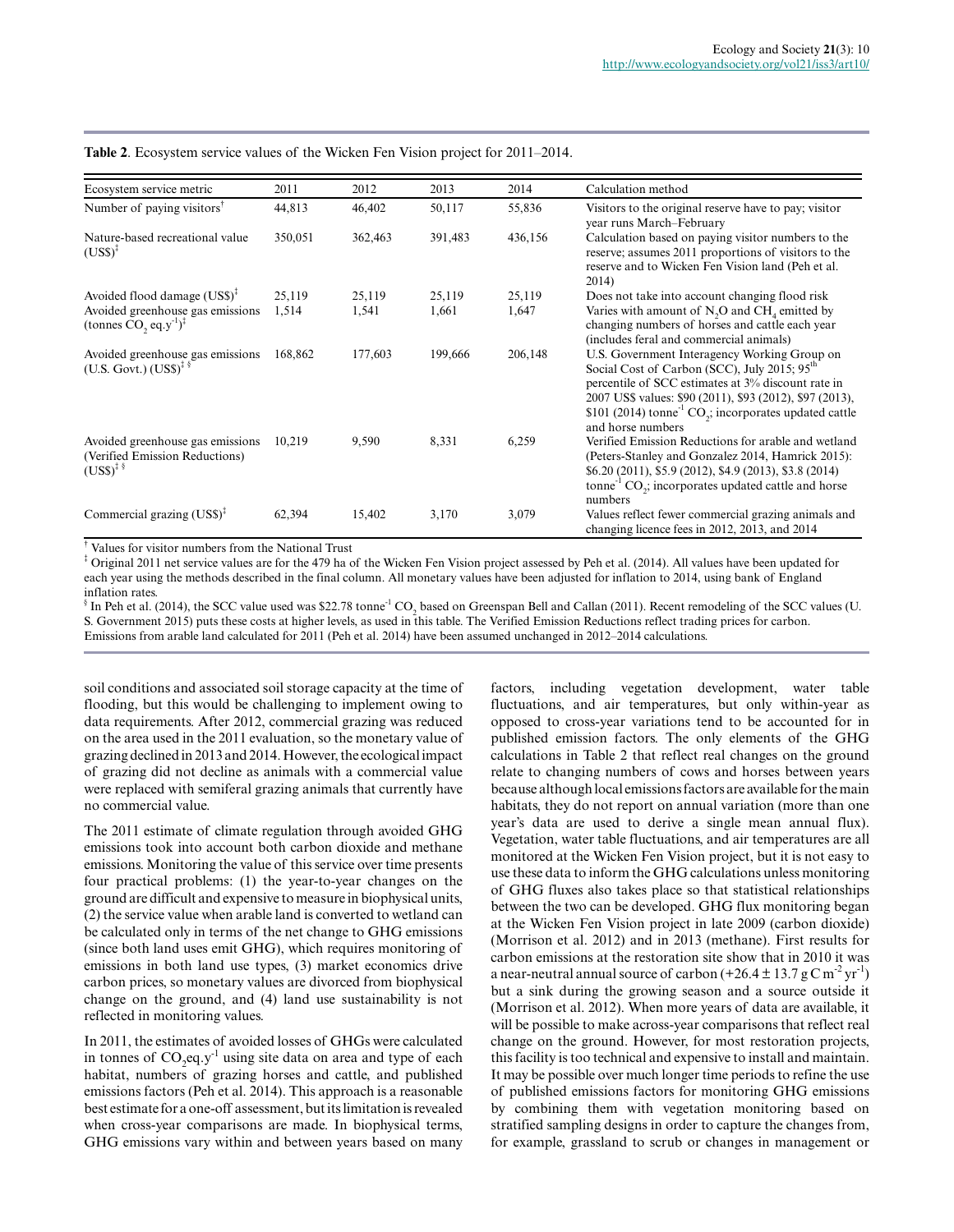**Table 3**. Selected annual monitoring data from the Wicken Fen Vision project. Bivariate correlation analyses between pairs of variables, using Pearson correlation tests, show only one weakly significant correlation between visitor numbers and waterfowl numbers (*r*6 = 0.709,  $R2 = 0.503$ ,  $p = 0.049$ ). Numbers of all species of wetland birds are counted monthly by volunteers on part of the Wicken Fen Vision Project, using the British Trust for Ornithology Wetland Bird Surveys (WeBS) protocol.† The WeBS year runs from July to June. Depth of water table below ground level values are collected from data loggers at the main site where the WeBS counts are made. Visitor numbers are those that pay to visit the National Nature Reserve (NNR) area of Wicken Fen. The whole of the Wicken Fen Vision area is free to visit. Visitor surveys by Peh et al. (2014) showed that 28% of all visitors visited only the NNR, 42% visited only the restoration project area, and 30% visited both the NNR and the project area (the visitor year runs from March to February).

|                                          | 2007   | 2008   | 2009   | 2010   | 2011   | 2012   | 2013   | 2014   |
|------------------------------------------|--------|--------|--------|--------|--------|--------|--------|--------|
| Ecosystem service                        |        |        |        |        |        |        |        |        |
| Number of paying visitors $\bar{f}$      | 39.497 | 40.631 | 39,572 | 41,081 | 44,813 | 46,402 | 50,117 | 55,836 |
| Ecosystem process                        |        |        |        |        |        |        |        |        |
| Mean water table depth—summer low water  | 0.50   | 0.59   | 1.01   | 0.65   | 1.11   | 0.32   | 0.94   | 0.40   |
| levels $(May-Oct)^8$                     |        |        |        |        |        |        |        |        |
| Mean water table depth—winter high water |        | 0.26   | 0.23   | 0.26   | 0.30   | 0.43   | 0.10   | 0.14   |
| levels $(Nov-April)^{8}$                 |        |        |        |        |        |        |        |        |
| Biodiversity                             |        |        |        |        |        |        |        |        |
| Number of waterfowl                      | 2459   | 1204   | 2176   | 1190   | 2134   | 1397   | 2134   | 4843   |
| Number of wading birds                   | 407    | 1067   | 1036   | 244    | 395    | 398    | 344    | 841    |

† <http://www.bto.org/volunteer-surveys/webs/data>

‡ Visitor data provided by the National Trust and used as a surrogate for recreational service

§ Bakers Fen restoration area (metres below ground level)

<sup>|</sup>All wetland bird data from the British Trust for Ornithology WeBS online data for Wicken Fen

husbandry methods. The use of proxies and remote sensing for estimating site emissions and/or carbon stocks is becoming more feasible but still requires substantial time and financial input (e.g., Couwenberg et al. 2011, Willcock et al. 2012), although this would still cost less than obtaining direct measurements. Currently, these remain coarse tools compared with the actual response of GHG emissions to small-scale changes in biophysical factors (Morrison et al. 2013). None of these methods gives information about future sustainability of the arable and restoration land uses, though this is clearly higher for restoration land given its much lower rate of soil loss.

The biggest interannual changes in GHG emission values in Table 2 result not from biophysical change but from market economics. There are numerous different possible carbon prices that can be used to turn the biophysical estimate into a monetary value, and Table 2 shows the results of monitoring using two of these. The first includes the Social Cost of Carbon (U.S. Government 2015) and shows high values increasing from 2011 to 2014, while the second reflects real carbon market prices (Peters-Stanley and Gonzalez 2014, Hamrick 2015) and shows low values going down over the same period; both are decoupled from the actual biophysical changes taking place on the ground except for the changing numbers of cattle and horses.

## **ASSESSING INTERACTIONS BETWEEN ECOSYSTEM PROCESSES, BIODIVERSITY, AND ECOSYSTEM SERVICES**

We have already suggested that some ecosystem services, such as nature-based recreation, are more obviously underpinned by biodiversity than others. However, where the biodiversity varies in response to the physical state of the ecosystem, the three-cornered relationship between biodiversity, ecosystem process, and ecosystem services becomes more difficult to interpret. For example, at the Wicken Fen Vision project, visitors are attracted by

wildlife spectacles such as large flocks of wetland birds on the extensive waterbodies that form during the winter months. Links might therefore be expected between water table levels, wetland bird numbers, and recreational services (measured in visitor numbers). Annual data over an 8-year period show only one weakly significant relationship between these variables (Table 3). We acknowledge that if the data were reported at finer timescales, they might show different relationships during different periods. However, the lack of strong correlations between these variables is not surprising because many other factors are implicated in each part of this relationship, both on- and off-site, and all factors are changing over different time frames. The spectacle of large numbers of wetland birds draws visitors, but visitor numbers are also influenced by weather, the state of the economy, a growing local human population, and publicity events at the restoration project. Wetland bird numbers are influenced by many factors well beyond the project area, including the proximity, availability, and habitat quality of waterbodies at a number of other largescale wetland creation sites within the southern part of the Fenland region (four such projects lie within 30 km of the project), and the conditions along migratory routes and at summer breeding grounds elsewhere on the globe. The water table conditions are influenced by rainfall and by water abstraction under licence from the UK Environment Agency.

These relationships are further complicated by other factors, including issues of marginality, lag effects, and sustainability. Marginality issues affect some services more than others. For example, in relation to climate regulation, GHG emissions are directly proportional to land area (albeit with likely fine-scale variability), whereas recreational services are not, so monitoring data need to be interpreted with this in mind. Lag effects between changing ecosystem processes and components are highly variable, and it is difficult to assess how they influence ecosystem services over time since it is not possible to measure all the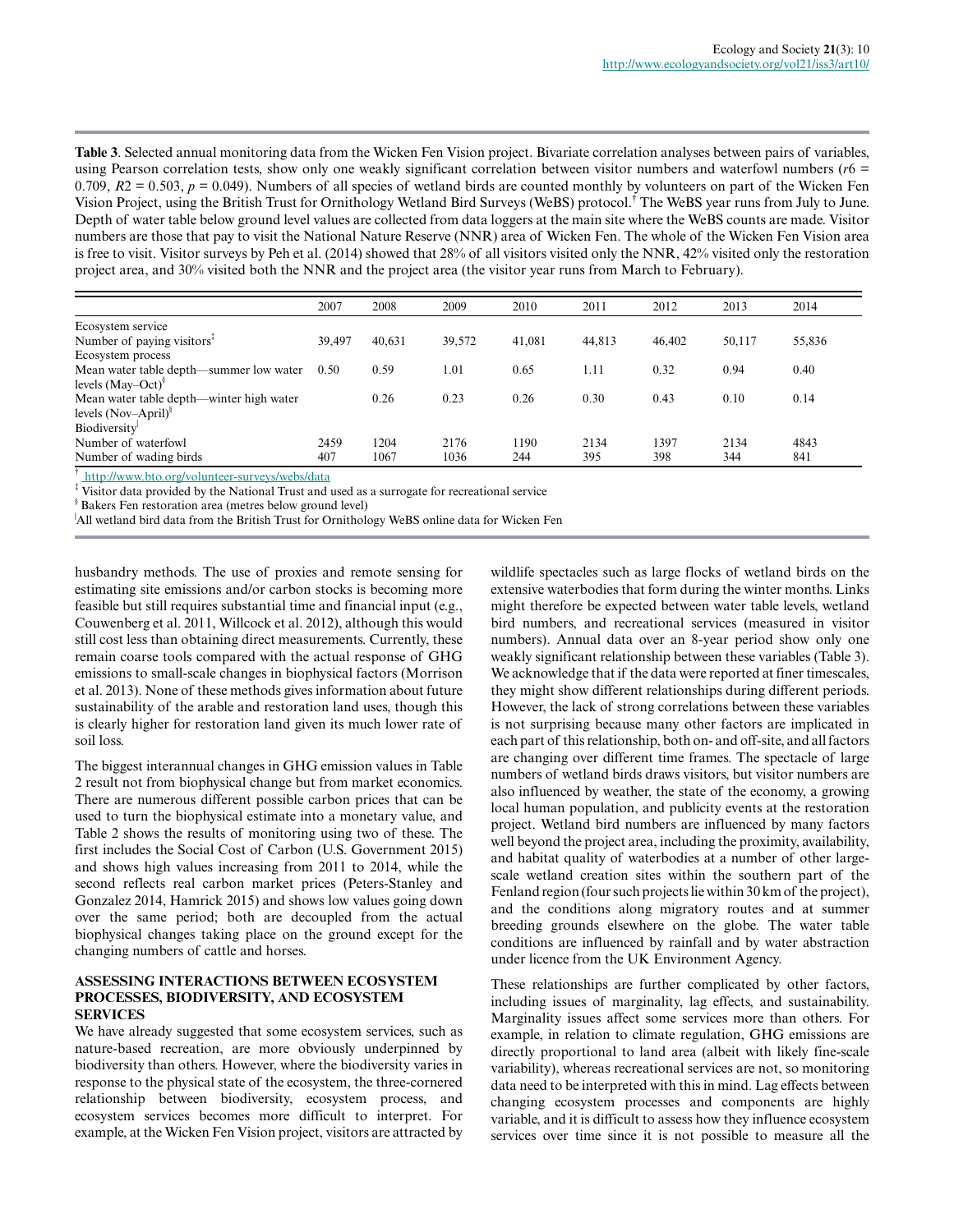variables (Tallis et al. 2008). Hence, even if measuring the resulting service is possible, it may not be possible to understand why its value changes and therefore how sustainably the services can be provided into the future (Palmer and Febria 2012).

# **PRACTICAL ASPECTS OF MONITORING A LANDSCAPE-SCALE PROJECT**

#### **Monitoring logistics, cost, and required expertise**

Monitoring a landscape-scale restoration project necessarily requires monitoring over a large spatial extent because of the large functional boundaries of relevant ecosystem processes. It also requires monitoring over long time frames because biodiversity, ecosystem processes, and ecosystem services vary interdependently through very different time frames in response to many exogenous and endogenous factors. It further requires many more factors to be monitored, some of which are conceptually complex, expensive in practice, and difficult to interpret, and may be beyond the practical capacity of a restoration project. There are only a few synergies to be found between monitoring areas in terms of their required metrics. For example, at the Wicken Fen Vision project, data on numbers of grazing animals form part of biodiversity monitoring, inform the calculations of changing GHG fluxes, and contribute to interpretation of changing vegetation communities over time. Where and how to deposit monitoring data can also be problematic and increases in scope as the numbers of metrics and people involved increase. Issues that need resolving include data quality control, access, intellectual property, and governance.

Data collection across so many different monitoring areas requires a wide range of qualified professional and volunteer personnel and a budget to cover professional time and equipment where required. At the Wicken Fen Vision project, one-off capital equipment costs of monitoring included automated dipwells, False-Colour InfraRed (FCIR) aerial photography, and installation of grazing exclosures. Personnel costs in the first 5 years of the monitoring program (2007–2012) included a full-time monitoring officer plus consultant specialists for invertebrate surveys and analysis of the FCIR imagery. More than 50 volunteers engaged with monitoring during this period, but maintaining volunteer engagement between years can be difficult, and it was concluded that paid monitoring personnel are essential for consistent and regular monitoring of critical areas.

#### **The importance of monitoring to engage stakeholders**

Monitoring can also play an important role in landscape-scale projects in alleviating the concerns of local stakeholders. At the Wicken Fen Vision project, there were initial, unfounded, local concerns about potential flooding of homes, and it was useful to be able to demonstrate knowledge of water tables across the project area by providing water table monitoring data. Peh et al. (2014) subsequently demonstrated that the project delivers a net benefit in terms of avoided flood damage. Monitoring the ecosystem services that the new landscape offers can have a useful public relations role to play in such projects since many stakeholders may be more interested in economic benefits than biodiversity outcomes. A regular project newsletter is delivered by the National Trust to all households in villages and settlements adjacent to the project (approximately 22,000 households), and includes reports on aspects of science and monitoring.

Involvement and training of local volunteers in the monitoring program helps engage people with the project and improves perceptions of it.

## **Interpreting and using monitoring results**

Monitoring both biodiversity and ecosystem services can provide data to aid decision-making, but it is important that data provision does not subvert management objectives. For example, investment in nongreen infrastructure such as additional access routes to maximize visitor numbers may, if not planned carefully, reduce the abundance of species of conservation interest which are the primary objective. At the Wicken Fen Vision project, yearround static shallow water tables would probably provide optimal reductions in GHG reductions (Morrison et al. 2012), but in most wetlands, varied inter- and intra-annual water table fluctuations are necessary to promote natural regeneration of many vegetation communities and to provide diverse habitat conditions through the year for a variety of animal species (Hughes et al. 2012*a*, Ausden et al. 2014). Stabilizing water tables may also reduce the maintenance of habitats that have beneficial effects on long-term reduction of emissions. Thus, monitoring can inform decisionmaking at a landscape-scale restoration site, but it is important to be clear about the relative importance of objectives related to biodiversity restoration and ecosystem service provision (Casazza et al. 2016).

#### **CONCLUSION**

Mindful of all these challenges, we provide practical recommendations to begin to address them at a project level. Addressing these challenges is important because Payments for Ecosystem Services and offsetting schemes are increasingly based on restoration projects and should relate to actual delivery of services and biodiversity on the ground as well as to their ability to sustain both of these into the future. For example, some extant schemes currently accept the use of proxy methods of assessing GHG emissions reductions (e.g., Tanneberger and Wichtmann 2011).

#### **Consider what each monitoring variable tells you before choosing to monitor it**

Time frames over which significant changes can be detected will determine the frequency and intensity of monitoring required for different metrics. Choosing metrics can be difficult; for example, choice of ecosystem process metrics to monitor requires a good understanding of which biotic and abiotic factors are coupled. Some metrics can contribute to monitoring several different aspects, as demonstrated by grazing data at Wicken Fen. In general, however, different metrics are required for different kinds of monitoring. Understanding relationships between the sensitivity of measuring methods, sampling design, and likely magnitude of spatial and temporal change is important in all types of monitoring. Where possible, confidence intervals should be reported, and uncertainties in data validity highlighted, even if only in qualitative terms.

Choosing which ecosystem services to measure is best approached through a consensual approach and in conjunction with a wide range of project stakeholders. This approach is recommended in the TESSA toolkit (Peh et al 2013). Biophysical metrics are better than monetary metrics for understanding change on the ground, but monetary metrics can provide common units for comparison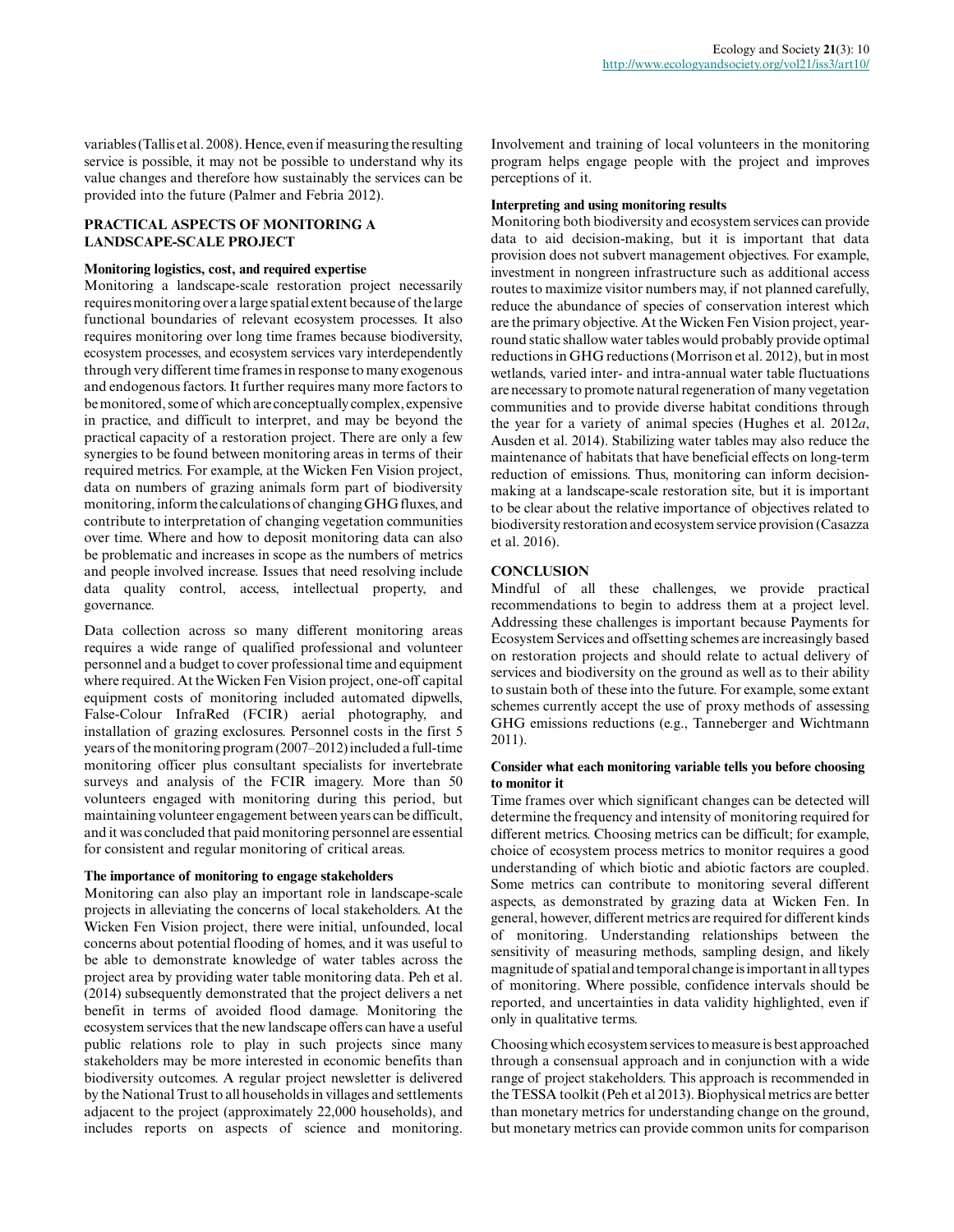of ecosystem services. Overall, we advocate a pluralistic approach to valuation of ecosystem services, with careful consideration of when monetary values can be used and when alternatives should be sought. Approaches to value pluralism are currently being refined, for example, in the discussion of integrated valuation by Gómez-Baggethun et al. (2014).

# **Consider how and to whom you report your monitoring results**

Reporting the achievements of a project in terms of biodiversity metrics gives a very different context for valuing its achievements compared with reporting its achievements in terms of ecosystem service provision because the value of the biodiversity may not be tightly correlated with the value of the service. Different stakeholders are likely to have different views on the respective values of these two dimensions (Ruckelshaus et al. 2015). Choice of monitoring metrics and the incompatibilities of measurement scale and sampling design of many biodiversity and ecosystem service metrics can have a significant impact on the results reported, on who values a restoration project, on perceptions of cost-effectiveness, and on how decisions are made based on the monitoring results.

#### **Consider the long term**

Over time, landscape-scale wetland restoration projects can expect biodiversity and ecosystem services delivery to change in response to both endogenous and exogenous factors. Any project, however well-defined its targets, is on a trajectory of ecosystem change. These changes need to be factored into project expectations and to any Payment for Ecosystem Services or offsetting schemes associated with them. It is important that projects do not attempt to create static ecosystems to ensure stable delivery of ecosystem services, since this would not only have detrimental effects on many wetland species and habitats but also be unsustainable in the long term.

*Responses to this article can be read online at:* [http://www.ecologyandsociety.org/issues/responses.](http://www.ecologyandsociety.org/issues/responses.php/8616) [php/8616](http://www.ecologyandsociety.org/issues/responses.php/8616)

#### **Acknowledgments:**

*This research is linked to grants EN 06-2151 and 09- 2739 from the Esmée Fairbairn Foundation to FH and to research by members of the Toolkit for Ecosystem Service Site-based Assessment (TESSA) steering committee. At Wicken Fen (National Trust) , we thank John Bragg for data on water tables, Carol Laidlaw for data on grazing animals, and Isabel Sedgwick for visitor data. Martin Lester and the late Ralph Sargent (National Trust) carried out the WeBS counts at Wicken Fen. Dr. Dawn Hawkins (Anglia Ruskin University) provided expertise on statistics, and Professor Andrew Balmford (University of Cambridge), useful comments.*

#### **LITERATURE CITED**

Adams, W. M. 2014. The value of valuing nature. *Science* 346:549– 5517. [http://dx.doi.org/10.1126/science.1255997](http://dx.doi.org/10.1126%2Fscience.1255997)

Adams, W. M., I. D. Hodge, and L. Sandbrook. 2014. New spaces for nature: the re-territorialisation of biodiversity conservation under neoliberalism in the UK. *Transactions of the Institute of British Geographers* 39:574–588. [http://dx.doi.org/10.1111/](http://dx.doi.org/10.1111%2Ftran.12050) [tran.12050](http://dx.doi.org/10.1111%2Ftran.12050) 

Ausden, M., G. Hirons, L. Lock, and G. White. 2014. Managing and re-creating wetlands in Britain for potential colonists. *British Birds* 107:726–755.

Berkes, F., J. Colding, and C. Folke, editors. 2003. *Navigating social-ecological systems: building resilience for complexity and change*. Cambridge University Press, Cambridge, UK. [http://dx.](http://dx.doi.org/10.1017%2Fcbo9780511541957) [doi.org/10.1017/cbo9780511541957](http://dx.doi.org/10.1017%2Fcbo9780511541957)

Birch, J. C., I. Thapa, A. Balmford, R. B. Bradbury, C. Brown, S. H. M. Butchart, H. Gurung, F. M. R. Hughes, M. Mulligan, B. Pandeya, K. S-H. Peh, A. J. Stattersfield, D. H. L. Thomas, and M. Walpole. 2014. What benefits do community forests provide, and to whom? A rapid assessment of ecosystem services from a Himalayan forest, Nepal. *Ecosystem Services* 8:118–127. [http://](http://dx.doi.org/10.1016%2Fj.ecoser.2014.03.005) [dx.doi.org/10.1016/j.ecoser.2014.03.005](http://dx.doi.org/10.1016%2Fj.ecoser.2014.03.005) 

Blaen, P. J., L. Jia, K. S.-H. Peh, R. H. Field, A. Balmford, M. A. MacDonald, and R. B. Bradbury. 2015. Rapid assessment of ecosystem services provided by two mineral extraction sites restored for nature conservation in an agricultural landscape in Eastern England. *PLoS ONE* 10(4):e0121010. [http://dx.doi.](http://dx.doi.org/10.1371%2Fjournal.pone.0121010) [org/10.1371/journal.pone.0121010](http://dx.doi.org/10.1371%2Fjournal.pone.0121010) 

Bullock, J. M., J. Aronson, A. C. Newton, R. Pywell, and J. M. Rey-Benayas. 2011. Restoration of ecosystem services and biodiversity: conflicts and opportunities. *Trends in Ecology & Evolution* 26:541–549. [http://dx.doi.org/10.1016/j.tree.2011.06.011](http://dx.doi.org/10.1016%2Fj.tree.2011.06.011) 

Cardinale, B. J., J. E. Duffy, A. Gonzalez, D. U. Hooper, C. Perrings, P. Venail, A. Narwani, G. M. Mace, D. Tilman, D. A. Wardle, A. P. Kinzig, G. C. Daily, M. Loreau, J. B. Grace, A. Larigauderie, D. S. Srivastava, and S. Naeem. 2012. Biodiversity loss and its impact on humanity. *Nature* 486:59–67. [http://dx.doi.](http://dx.doi.org/10.1038%2Fnature11148) [org/10.1038/nature11148](http://dx.doi.org/10.1038%2Fnature11148)

Casazza, M. L., C. T. Overton, T.-V. D. Bui, J. M. Hull, J. D. Albertson, V. K. Bloom, S. Bobzien, J. McBroom, M. Latta, P. Olofson, T. M. Rohmer, S. Schwarzbach, D. R. Strong, E. Grijalva, J. K. Wood, S. M. Skalos, and J. Takekawa. 2016. Endangered species management and ecosystem restoration: finding the common ground. *Ecology and Society* 21(1):19. [http://](http://dx.doi.org/10.5751%2FES-08134-210119) [dx.doi.org/10.5751/ES-08134-210119](http://dx.doi.org/10.5751%2FES-08134-210119)

Colston, A. 2003. Beyond preservation: the challenge of ecological restoration. Pages 247–267 *in* W. M. Adams, and M. Mulligan, editors. *Decolonizing nature: strategies for conservation in a post-colonial era*. Earthscan, London, UK.

Convention on Biological Diversity (CBD). 2010. COP 11 Decision X/2. *Strategic plan for biodiversity 2011–2020*. [online] URL:<http://www.cbd.int/decision/cop/?id=12268>

Convention on Biological Diversity (CBD). Date unknown. Aichi biodiversity targets. [online] URL: [https://www.cbd.int/sp/](https://www.cbd.int/sp/targets/) [targets/](https://www.cbd.int/sp/targets/)

Costanza, R. 1984. Natural resource valuation and management: toward ecological economics. Pages 7–18 *in* A. M. Jansson, editor. *Integration of economy and ecology-an outlook for the eighties*. University of Stockholm Press, Stockholm, Sweden.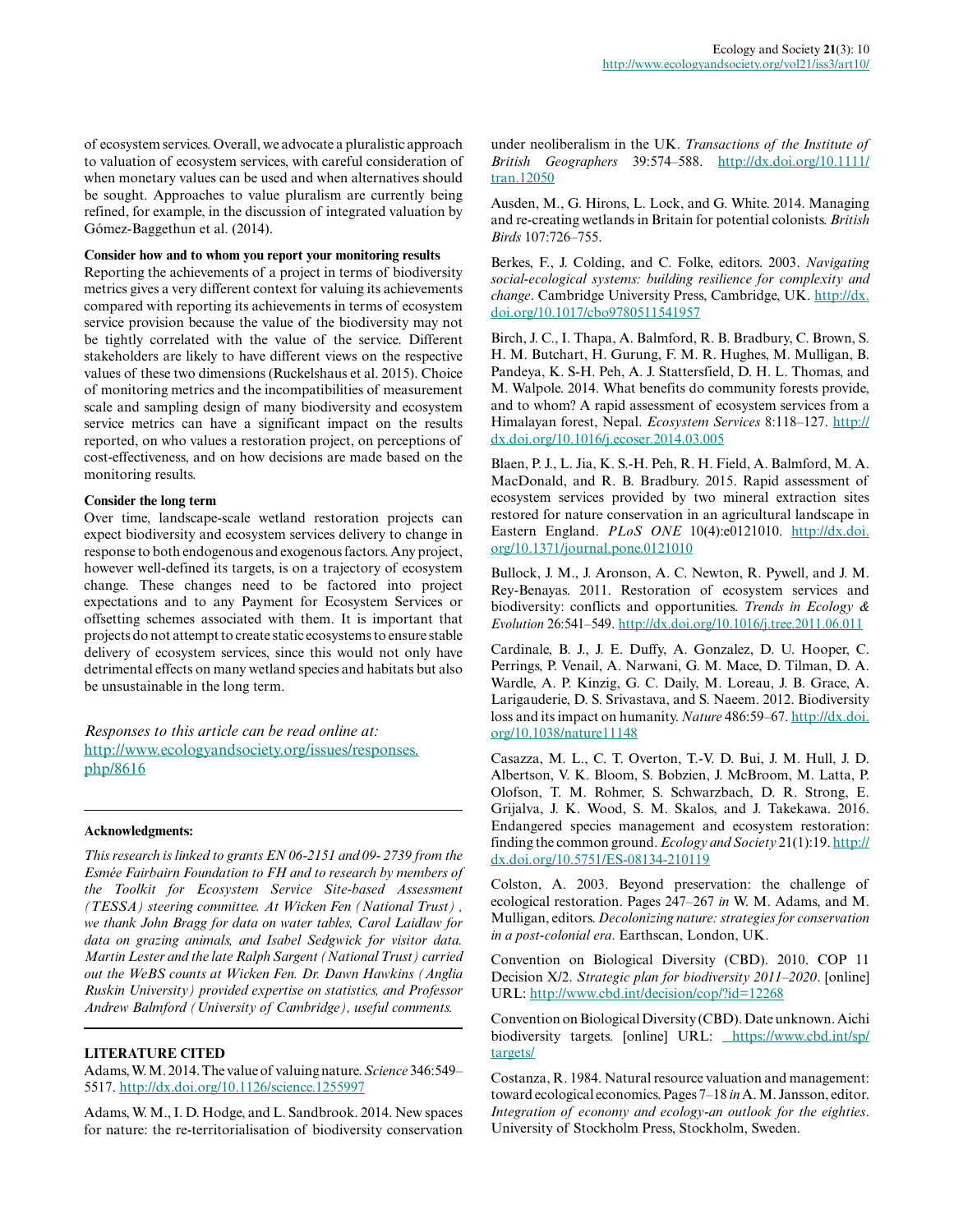Couwenberg, J., A. Thiele, F. Tanneberger, J. Augustin, S. Bärisch, D. Dubovik, N. Liashchynskaya, D. Michaelis, M. Minke, A. Skuratovich, and H. Joosten. 2011. Assessing greenhouse gas emissions from peatlands using vegetation as a proxy. *Hydrobiologia* 674:67–89. [http://dx.doi.org/10.1007/s10750-011-0729](http://dx.doi.org/10.1007%2Fs10750-011-0729-x) [x](http://dx.doi.org/10.1007%2Fs10750-011-0729-x)

Didham, R. K., V. Kapos, and R. M. Ewers. 2012. Rethinking the conceptual foundations of habitat fragmentation research. *Oikos* 121:161–170. [http://dx.doi.org/10.1111/j.1600-0706.2011.20273.](http://dx.doi.org/10.1111%2Fj.1600-0706.2011.20273.x) [x](http://dx.doi.org/10.1111%2Fj.1600-0706.2011.20273.x)

European Commission. 2013. *Building a green infrastructure for Europe*. Publications Office of the European Union, Luxembourg.

Folke, C. 1991. The societal value of wetland life-support. Pages 141–171 *in* C. Folke and T. Kaberger, editors. *Linking the natural environment and the economy*. Kluwar Academic Publishers, Dordrecht, The Netherlands. [http://dx.doi.org/10.1007/978-94-](http://dx.doi.org/10.1007%2F978-94-017-6406-3_8) [017-6406-3\\_8](http://dx.doi.org/10.1007%2F978-94-017-6406-3_8) 

Friday, L. E., and T. A. Rowell. 1997. Patterns and processes. Pages 11–21 *in* L. Friday, editor. *Wicken Fen: the making of a wetland nature reserve*. Harley Books, Colchester, UK.

Gómez-Baggethun, E. B., B. Martín-López, D. Barton, L. Braat, H. Saarikoski, E. Kelemen, M. García-Lorente, J. van den Bergh, P. Arias, P. Berry, M. Potschin, H. Keene, R. Dunford, C. Schröter-Schlaack, and P. Harrison. 2014. *State-of-the-art report on integrated valuation of ecosystem services*. EU FP7 OpenNESS Project Deliverable 4.1., European Commission FP7.

Gosselink, J. G., E. P. Odum, and R. M. Pope. 1974. *The value of the tidal marsh*. Louisiana State University, Center for Wetland Resources, Baton Rouge, Louisiana, USA.

Greenspan Bell, R., and D. Callan. 2011. *More than meets the eye: the social cost of carbon in U.S. climate policy, in plain English*. Policy brief. World Resources Institute, Washington, D.C., USA.

Hamrick, K. 2015. *Ahead of the curve: the state of the voluntary carbon markets 2015*. Forest Trends' Ecosystem Marketplace, Washington, D.C., USA.

Hill, M., W. S. Platts, and R. L. Beschta. 1991. Ecological and geomorphological concepts for instream and out-of-channel flow requirements. *Rivers* 2:319–343.

Holman, I. P. 2009. *An estimate of peat reserves and losses in the East Anglian fens commissioned by the RSPB*. Department of Natural Resources, Cranfield University, UK.

Hughes, F. M. R., W. M. Adams, E. Muller, C. Nilsson, K. S. Richards, N. Barsoum, H. Decamps, R. Foussadier, J. Girel, H. Guilloy, A. Hayes, M. Johansson, L. Lambs, G. Pautou, J.-L. Peiry, M. Perrow, F. Vautier, and M. Winfield. 2001. The importance of different scale processes for the restoration of floodplain woodlands. *Regulated Rivers: Research & Management* 17:325–345. [http://dx.doi.org/10.1002/rrr.656](http://dx.doi.org/10.1002%2Frrr.656) 

Hughes, F. M. R., W. M. Adams, and P. A. Stroh. 2012*b*. When is open-endedness desirable in restoration projects? *Restoration Ecology* 20:291–295. [http://dx.doi.org/10.1111/j.1526-100X.2012.00874.](http://dx.doi.org/10.1111%2Fj.1526-100X.2012.00874.x) Hughes, F. M. R., A. Colston, and J. O. Mountford. 2005. Restoring riparian ecosystems: the challenge of accommodating variability and designing restoration trajectories. *Ecology and Society* 10(1):12. [online] URL: [http://www.ecologyandsociety.](http://www.ecologyandsociety.org/vol10/iss1/art12/) [org/vol10/iss1/art12/](http://www.ecologyandsociety.org/vol10/iss1/art12/)

Hughes, F. M. R., M. G. del Tanago, and J. O. Mountford. 2012*a*. Restoring floodplain forests in Europe. Pages 393–422 *in* J. Stanturf, P. Madsen, and D. Lamb, editors. *A goal-oriented approach to forest landscape restoration*. Springer-Verlag, Dordrecht, The Netherlands. [http://dx.doi.org/10.1007/978-94-](http://dx.doi.org/10.1007%2F978-94-007-5338-9_15) [007-5338-9\\_15](http://dx.doi.org/10.1007%2F978-94-007-5338-9_15)

Hughes, F. M. R., P. A. Stroh, W. M. Adams, K. Kirby, J. O. Mountford, and S. Warrington. 2011. Monitoring and evaluating large-scale, 'open-ended' habitat creation projects: a journey rather than a destination. *Journal for Nature Conservation* 19:245– 253. [http://dx.doi.org/10.1016/j.jnc.2011.02.003](http://dx.doi.org/10.1016%2Fj.jnc.2011.02.003) 

Intergovernmental Science-Policy Platform on Biodiversity and Ecosystem Services (IPBES). 2014. *Preliminary guide regarding diverse conceptualization of multiple values of nature and its benefits, including biodiversity and ecosystem functions and services*. IPBES/3/INF/7.

InVEST: integrated valuation of ecosystem services and tradeoffs (InVEST). Date unknown. [online] URL: [http://www.](http://www.naturalcapitalproject.org/invest/) [naturalcapitalproject.org/invest/](http://www.naturalcapitalproject.org/invest/) 

Joint Nature Conservation Committee (JNCC). 2014. Common Standards Monitoring (CSM). [online] URL: [http://jncc.defra.](http://jncc.defra.gov.uk/page-2217) [gov.uk/page-2217](http://jncc.defra.gov.uk/page-2217) 

Joint Nature Conservation Committee and Department for Environment, Food & Rural Affairs (JNCC and Defra). 2012. *The UK Post-2010 Biodiversity Framework*. [online] URL: [http://](http://jncc.defra.gov.uk/page-6189) [jncc.defra.gov.uk/page-6189](http://jncc.defra.gov.uk/page-6189)

Jordan, W. R., and S. Packard. 1989. Just a few oddball species: restoration practice and ecological theory. Pages 18–26 *in* G. P. Buckley, editors. *Biological habitat reconstruction*. Belhaven Press, London, UK.

Kallis, G., E. Gόmez-Baggethun, and C. Zografos. 2013. To value or not to value? That is not the question. *Ecological Economics* 94:97–105. [http://dx.doi.org/10.1016/j.ecolecon.2013.07.002](http://dx.doi.org/10.1016%2Fj.ecolecon.2013.07.002)

Kenter, J. O., L. O'Brien, N. Hockley, N. Ravenscroft, I. Fazey, K. N. Irvine, M. S. Reed, M. Christie, E. Brady, R. Bryce, A. Church, N. Cooper, A. Davies, A. Evely, M. Everard, R. Fish, J. A. Fisher, N. Jobstvogt, C. Molloy, J. Orchard-Webb, S. Ranger, M. Ryan, V. Watson, and S. Williams. 2015. What are shared and social values of ecosystems? *Ecological Economics* 111:86–99. [http://dx.doi.org/10.1016/j.ecolecon.2015.01.006](http://dx.doi.org/10.1016%2Fj.ecolecon.2015.01.006)

King J., and D. Louw. 1998. Instream flow requirements for regulated rivers in South Africa using the Building Block Methodology. *Aquatic Ecosystem Health and Management* 1:109– 124. [http://dx.doi.org/10.1016/S1463-4988\(98\)00018-9](http://dx.doi.org/10.1016%2FS1463-4988%2898%2900018-9)

Kirby, P. 2010. Wicken Fen Vision and Great Fen invertebrate surveys 2009. Report to Anglia Ruskin University, Cambridge UK.

Kirby, P. 2011. Wicken Fen Vision and Great Fen invertebrate surveys 2010. Report to Anglia Ruskin University, Cambridge UK.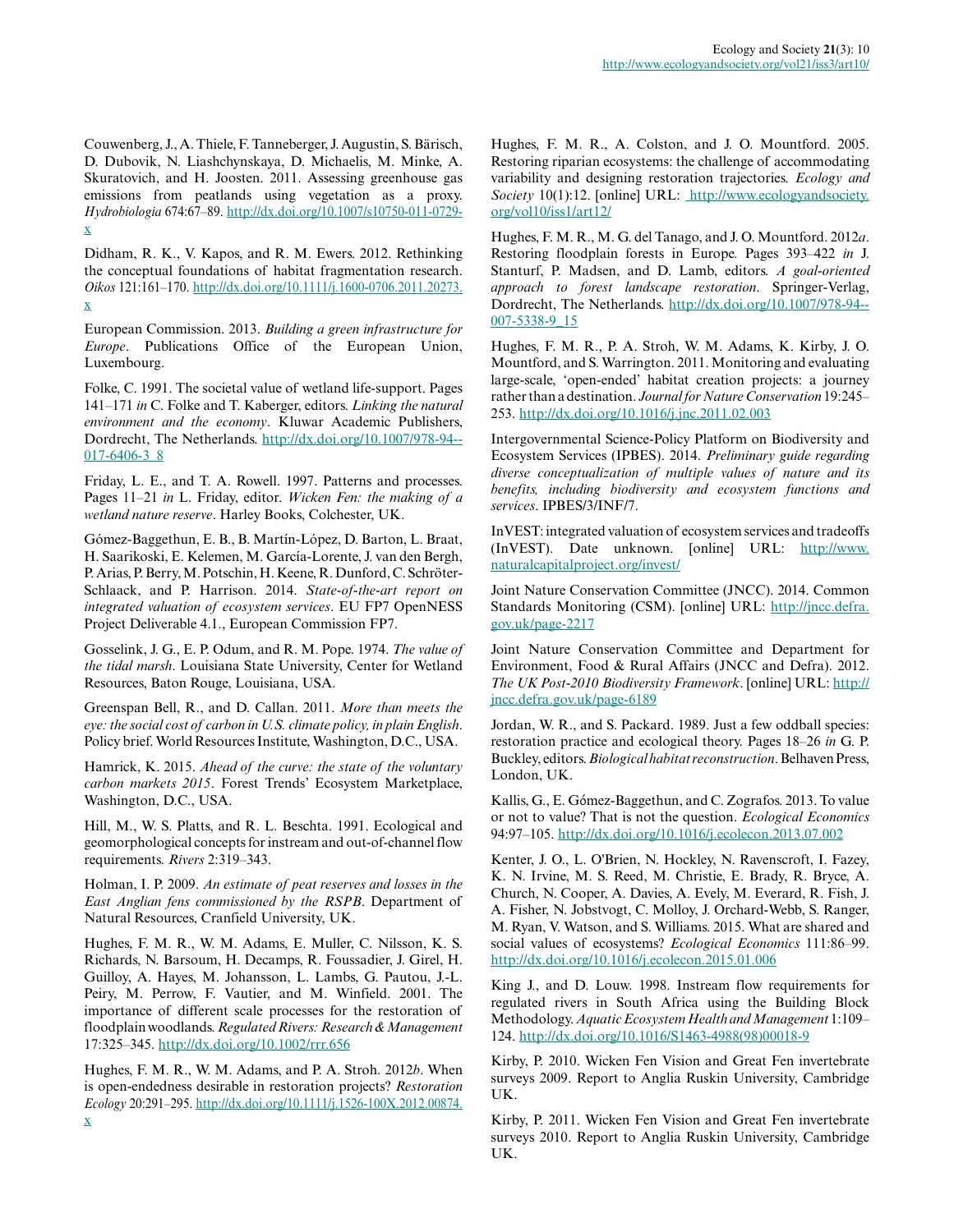Kirby, P. 2012. Wicken Fen Vision and Great Fen invertebrate surveys 2011. Report to Anglia Ruskin University, Cambridge UK.

Kirby, P. 2013. Wicken Fen Vision and Great Fen invertebrate surveys 2012. Report to Anglia Ruskin University, Cambridge UK.

Lawler, J. J., D. D. Ackerley, C. M. Albano, M. G. Anderson, S. Z. Dobrowski, J. L. Gill, N. E. Heller, R. L. Pressey, E. W. Sanderson, and S. B. Weiss. 2015. The theory behind, and the challenges of, conserving nature's stage in a time of rapid change. *Conservation Biology* 29:618–629. [http://dx.doi.org/10.1111/](http://dx.doi.org/10.1111%2Fcobi.12505) [cobi.12505](http://dx.doi.org/10.1111%2Fcobi.12505)

Lawton, J. H., P. N. M. Brotherton, V. K. Brown, C. Elphick, A. H. Fitter, J. Forshaw, R. W. Haddow, S. Hilborne, R. N. Leafe, G. M. Mace, M. P. Southgate, W. A. Sutherland, T. E. Tew, J. Varley, and G. R. Wynne. 2010. *Making space for nature: a review of England's wildlife sites and ecological network*. Report to Defra, UK Government.

Mace, G. M. 2014. Whose conservation? *Science* 345:1558–1560. [http://dx.doi.org/10.1126/science.1254704](http://dx.doi.org/10.1126%2Fscience.1254704)

Mace, G. M., K. Norris, and A. H. Fitter. 2012. Biodiversity and ecosystem services: a multi-layered relationship. *Trends in Ecology & Evolution* 27:19–26. [http://dx.doi.org/10.1016/j.tree.2011.08.006](http://dx.doi.org/10.1016%2Fj.tree.2011.08.006) 

Martín-López, B., E. Gómez-Baggethun, M. García-Llorente, and C. Montes. 2014. Trade-offs across value domains in ecosystem service assessment. *Ecological Indicators* 37:220–228. [http://dx.doi.org/10.1016/j.ecolind.2013.03.003](http://dx.doi.org/10.1016%2Fj.ecolind.2013.03.003) 

McCauley, D. J. 2006. Selling out on nature. *Nature* 43:27–28.

Mitsch, W. J., and J. G. Gosselink. 1993. *Wetlands*. First edition. Van Nostrand Reinhold, New York, USA.

Moore, N. W. 1997. The Fenland Reserves. Pages 3–8 *in* L. Friday, editor. *Wicken Fen: the making of a wetland nature reserve*. Harley Books, Colchester, UK.

Morrison, R., A. M. J. Cumming, H. E. Taft, J. Kaduk, S. E. Page, D. L. Jones, R. J. Harding, and H. Baltzer. 2013. Carbon dioxide fluxes at an intensively cultivated temperate lowland peatland in the East Anglian fens, UK. *Biogeosciences Discussions* 10:4193– 4223. [http://dx.doi.org/10.5194/bgd-10-4193-2013](http://dx.doi.org/10.5194%2Fbgd-10-4193-2013)

Morrison, R., J. Kelvin, P. A. Stroh, S. E. Page, F. M. R. Hughes, J. Kaduk, M. Acreman, R. Harding, and H. Baltzer. 2012. *Net ecosystem carbon dioxide exchange at semi-natural and regenerating temperate fens*. Extended abstract, 14th International Peat Congress, Bangor, UK.

Mountford, J. O., A. Colston, and M. Lester. 2005. Management for diversity: the sedge and litter vegetation at Wicken Fen NNR in 2004. *Nature in Cambridgeshire* 47:15–23.

National Trust. 2009. *Wicken Fen Vision: a National Trust strategy to create a 53 square kilometre nature reserve for wildlife and people in Cambridgeshire*. National Trust, Wicken, Cambridgeshire, UK.

Nilsson, C., L. E. Polvi, J. Gardeström, E. M. Hasselquist, L. Lind, and J. M. Sarneel. 2014. Riparian and in-stream restoration of boreal streams and rivers: success or failure? *Ecohydrology* 8:753–764. [http://dx.doi.org/10.1002/eco.1480](http://dx.doi.org/10.1002%2Feco.1480)

Őckinger, E., and H. G.Smith. 2008. Do corridors promote dispersal in grassland butterflies and other insects? *Landscape Ecology* 23:27–40. [http://dx.doi.org/10.1007/s10980-007-9167-6](http://dx.doi.org/10.1007%2Fs10980-007-9167-6) 

Odum, E. P. 1979. The value of wetlands: a hierarchical approach. Pages 16–25 *in* P. E. Greeson, J. R. Clark, and J. E. Clark, editors. *Wetland functions and values: the state of our understanding*. American Water Resources Association Technical Publication, Minneapolis, Minnesota, USA.

Paetzold, A., P. H. Warren, and L. L. Maltby. 2010. A framework for assessing ecological quality based on ecosystem services. *Ecological Complexity* 7:273–281. [http://dx.doi.org/10.1016/j.](http://dx.doi.org/10.1016%2Fj.ecocom.2009.11.003) [ecocom.2009.11.003](http://dx.doi.org/10.1016%2Fj.ecocom.2009.11.003) 

Palmer, M. A. 2001. An approach to the use of macrophytes for monitoring standing waters. *Freshwater Forum* 16:82–90.

Palmer, M. A., E. S. Bernhardt, J. D. Allan, P. S. Lake, G. Alexander, S. Brooks, J. Carr, S. Clayton, C. N. Dahm, J. Follstad Shah, D. L. Galat, S. G. Loss, P. Goodwin, D. D. Hart, B. Hassett, R. Jenkinson, G. M. Kondolf, R. Lave, J. L. Meyer, T. K. O'Donnell, L. Pagano, and E. Sudduth. 2005. Standards for ecologically successful river restoration. *Journal of Applied Ecology* 42:208–217. [online] URL: [http://onlinelibrary.wiley.](http://onlinelibrary.wiley.com/doi/10.1111/j.1365-2664.2005.01004.x/full) [com/doi/10.1111/j.1365-2664.2005.01004.x/full](http://onlinelibrary.wiley.com/doi/10.1111/j.1365-2664.2005.01004.x/full) [http://dx.doi.org/10.1111/](http://dx.doi.org/10.1111%2Fj.1365-2664.2005.01004.x) [j.1365-2664.2005.01004.x](http://dx.doi.org/10.1111%2Fj.1365-2664.2005.01004.x)

Palmer, M., M. Drake, and N. Stewart. 2007. *A manual for the survey and evaluation of the aquatic plant and invertebrate assemblages of ditches*. Version 2, Buglife, Peterborough, UK.

Palmer, M. A., and C. M. Febria. 2012. The heartbeat of ecosystems. *Science* 336:1393–1394. [http://dx.doi.org/10.1126/](http://dx.doi.org/10.1126%2Fscience.1223250) [science.1223250](http://dx.doi.org/10.1126%2Fscience.1223250)

Peh, K. S-H., A. Balmford, J. C. Birch, C. Brown, S. H. M. Butchart, J. Daley, J. Dawson, G. Gray, F. M. R. Hughes, S. Mendes, J. Millett, A. J. Stattersfield, D. H. L. Thomas, M. Walpole, and R. B. Bradbury. 2015. Potential impact of invasive alien species on ecosystem services provided by a tropical forested ecosystem: a case study from Montserrat. *Biological Invasions* 17:461–475. [http://dx.doi.org/10.1007/s10530-014-0743-9](http://dx.doi.org/10.1007%2Fs10530-014-0743-9) 

Peh, K. S.-H., A. Balmford, R. B. Bradbury, C. Brown, S. H. M. Butchart, F. M. R. Hughes, A. Stattersfield, D. H. L. Thomas, M. Walpole, J. Bayliss, D. Gowing, J. P. G. Jones, S. L. Lewis, M. Mulligan, B. Pandeya, C. Stratford, J. R. Thompson, K. Turner, B. Vira, S. Willcock, and J. Birch. 2013. TESSA: a toolkit for rapid assessment of ecosystem services at sites of biodiversity conservation importance. *Ecosystem Services* 5:51–57. [online] URL: [http://dx.doi.org/10.1016/j.ecoser.2013.06.003](http://dx.doi.org/10.1016%2Fj.ecoser.2013.06.003)

Peh, K. S-H., A. Balmford, R. H. Field, A. Lamb, J. C. Birch, R. B. Bradbury, C. Brown, S. H. M. Butchart, M. Lester, R. Morrison, I. Sedgwick, C. Soans, A. J. Stattersfield, P. A. Stroh, R. D. Swetnam, D. H. L. Thomas, M. Walpole, S. Warrington, and F. M. R. Hughes. 2014. Benefits and costs of ecological restoration: rapid assessment of changing ecosystem service values at a U.K. wetland. *Ecology and Evolution* 4:3875–3886. [http://dx.doi.org/10.1002/ece3.1248](http://dx.doi.org/10.1002%2Fece3.1248)

Peters-Stanley, M., and G. Gonzalez. 2014. *Sharing the stage: state of the voluntary carbon markets, 2014*. Forest Trends' Ecosystem Marketplace, Washington, D.C., USA.